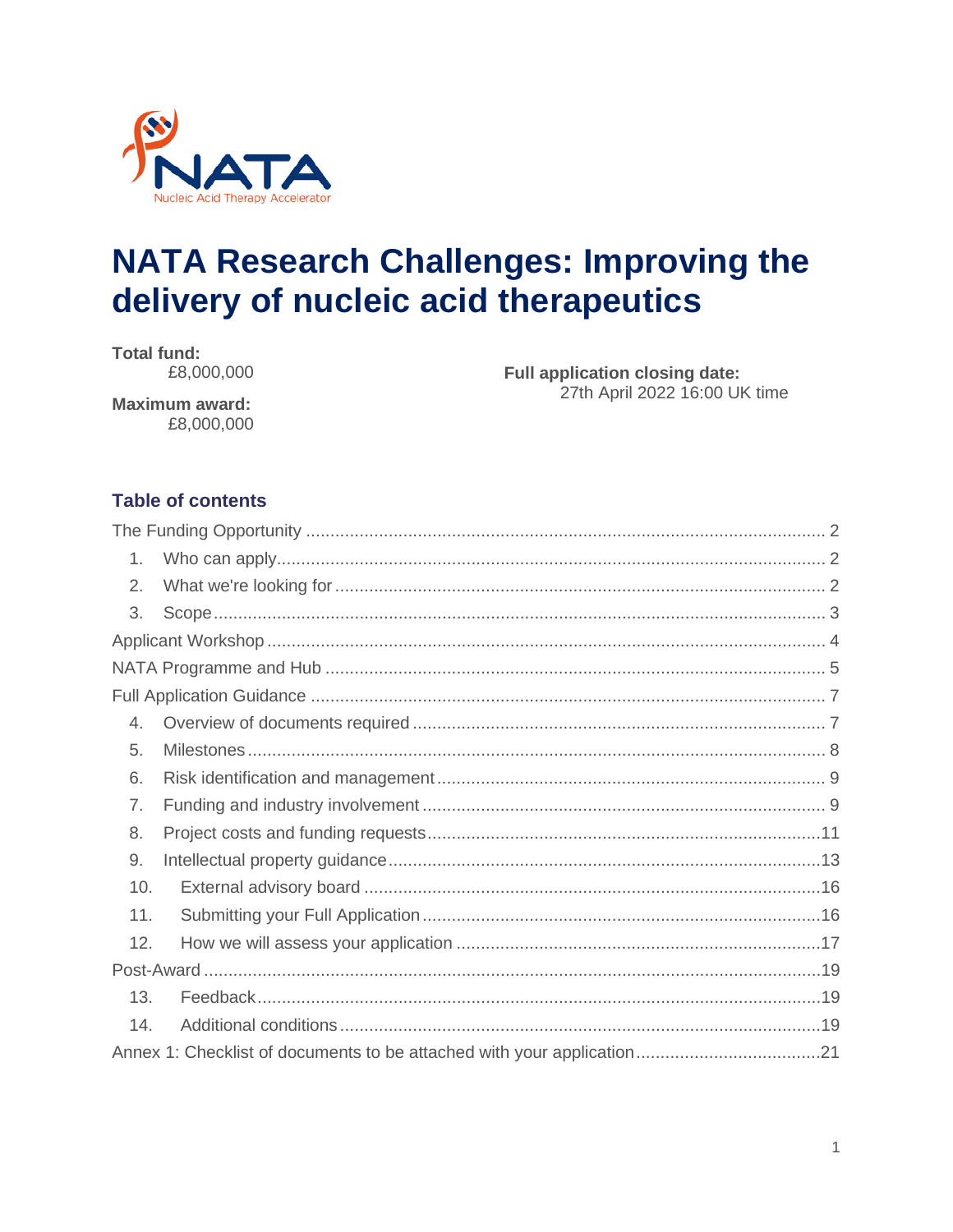



# <span id="page-1-0"></span>**The Funding Opportunity**

# <span id="page-1-1"></span>**1. Who can apply**

The opportunity is open to academic and industry organisations based in the UK or abroad. The lead organisation must be UK based.

To apply for funding you must be based at one of the following organisations:

- **academic organisation**
- SMEs
- **EXECTED FIGHTS FIGHTS IS CONTEXA** eligible public sector research establishment (PSRE)
- **UK Catapult.**

Large industrial organisations can apply as investigators but not request funding. Further information on eligibility to request funding is in section 7.

Projects must be collaborative. At least two organisations must be involved, including a minimum of one partner commercially active in the nucleic acid therapeutics (NAT) space in the UK.

Applicants will be required to demonstrate that the assembled team have the necessary experience, expertise and access to facilities to deliver the proposed research plan.

The principal investigator should have demonstrable experience in leading multi-investigator and multidisciplinary consortia or, at a minimum, applicants should demonstrate their potential to lead and manage a large-scale collaborative project.

Please refer to Section 1.3 of the **[MRC Guidance for Applicants](https://mrc.ukri.org/funding/guidance-for-applicants/1-who-can-apply-and-how-to-apply/#1.3)** for further information regarding people and organisations named on the grant. Applications may include researcher coinvestigators (RCoI) as set out in the **[MRC researcher co-investigator guidance](https://mrc.ukri.org/skills-careers/additional-career-support/researcher-co-investigator-rcoi/)**.

#### <span id="page-1-2"></span>**2. What we're looking for**

This funding opportunity is part of the £30 million Nucleic Acid Therapy Accelerator (NATA) programme, funded by the **[Strategic Priorities Fund](https://www.ukri.org/our-work/our-main-funds/strategic-priorities-fund/)**. The NATA programme supports multidisciplinary approaches to the development of NATs. The programme is delivered by **[MRC](https://mrc.ukri.org/)**, part of **[UKRI](https://www.ukri.org/)**, as part of a wider portfolio of support for advanced therapies.

The promise of NATs has been demonstrated in the clinic. However, their development and widespread use has been hindered by a lack of robust techniques to achieve targeted delivery to specific tissues, improve stability and facilitate uptake into cells, without compromising on safety or effectiveness.

This funding opportunity will support a consortium to tackle major barriers to safe and effective NAT delivery through the development of novel technologies, platforms and resources. To solve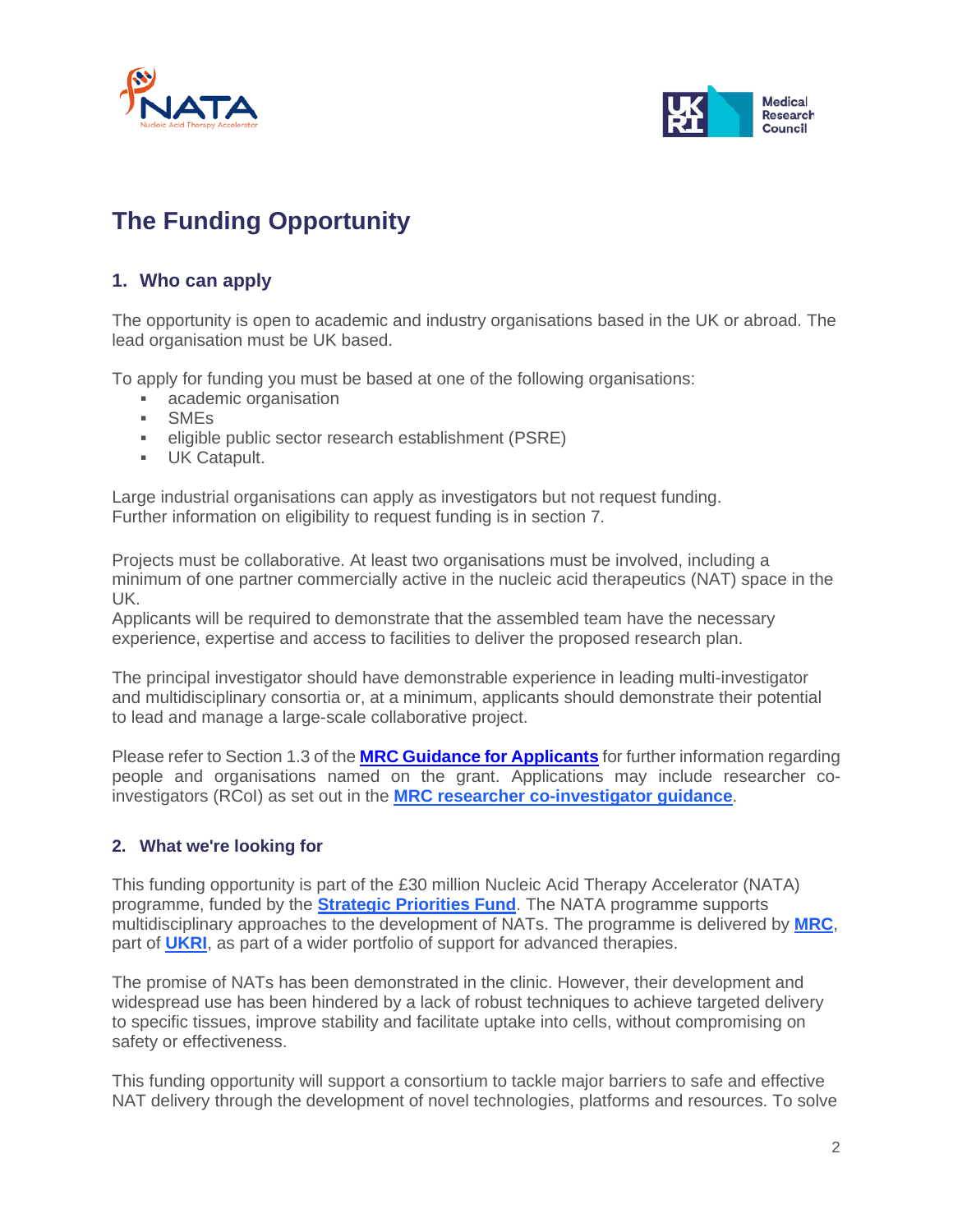



these challenges, new approaches could arise from any scientific discipline or therapeutic modality.

Proposals must articulate a substantial, ambitious programme of work with clear potential to catalyse a step-change in UK NAT delivery, having downstream translatability and wide-ranging industrial utility. Applications seeking to address specific issues tied to an existing asset or development programme are not eligible for this call.

The potential impact of this funding opportunity is being expanded through co-funding provided by **[LifeArc](https://www.lifearc.org/)**, a medical research charity with interests including advanced therapies and rare diseases. **LifeArc is contributing £2m to the total budget for the Delivery Research Challenge.**

Up to **£8million** of funding (£6m UKRI, £2m LifeArc) will therefore be available for **up to 36 months** to a single consortium formed of eligible academic organisations, SMEs, PSREs and Catapults. Leveraged funding and contributions in kind from partners, particularly via staff time and access to facilities, are welcomed. Large commercial entities cannot request direct support.

The expansion in the total budget since the Expression of Interest stage will enable applicants to significantly enhance their programmes, partnerships, and intended outputs in line with the Panel feedback and the assessment criteria for the funding opportunity. The total funding request will need to provide value-for-money in terms of the impact and outputs.

# <span id="page-2-0"></span>**3. Scope**

To be within scope, proposals must articulate a substantial, ambitious programme of work with clear potential to catalyse a step change in the delivery of NATs. Transformative opportunities could include, but are not limited to:

- platform technologies or tools to enable more efficient, safe and effective delivery of NATs and more reproducible research and development
- activities enabling improved active uptake and intracellular trafficking of NATs
- **innovative strategies addressing unmet needs in targeting of specific organs, tissues or** cell types

Novel technologies or major patient-centred improvements enabling non-systemic delivery of NATs, in other words direct administration strategies, will be within scope where they have significant primary relevance to a broad pipeline of NATs.

#### **Stage of research**

While the focus of the consortium's research plan should be early-stage and applied pre-clinical research and innovation, proposals can include basic research where this would directly enhance the translational outputs of the consortium.

#### **Outputs**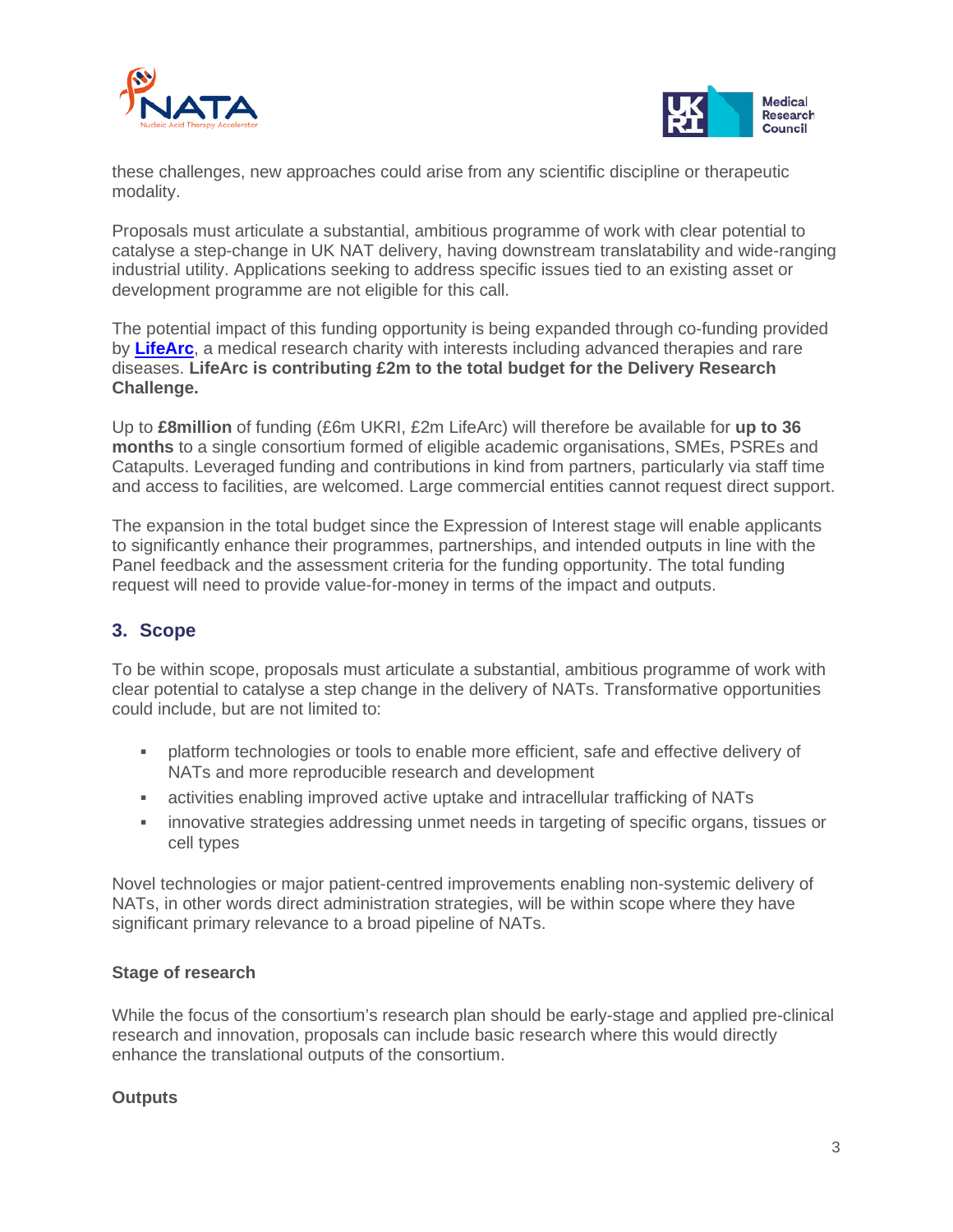



Proposals should clearly articulate how the consortium's outputs will:

- have downstream translatability
- demonstrate wide-ranging industrial and academic utility
- **Fullehelian incredity** of early stage research and innovation
- **take account of:** 
	- **safety and toxicity**
	- **scalability**
	- **manufacturing**
	- cost
	- **quality control**
	- **Figulatory issues**
	- other considerations relevant to the development of NATs destined for clinical administration
- benefit the UK NAT field.

#### **What we won't fund**

The following activities are not within scope:

- small-scale applications seeking to address specific issues tied to an existing asset or development programme
- programmes focusing solely on the delivery of modalities that require the translation of the delivered product to exert a therapeutic effect
- programmes where the impact will be limited to a particular clinical indication
- programmes where the output will primarily support delivery of mRNA vaccines
- programmes focusing on delivery to hepatocytes
- programmes developing delivery systems without direct relevance to precision delivery of NATs
- programmes comprising mainly basic research or without a significant applied component
- late-stage development or clinical studies of NATs or delivery systems.

# <span id="page-3-0"></span>**Applicant Workshop**

Shortlisted applicants are required to attend a workshop on 2nd March 2022 prior to the submission of their full application.

Each shortlisted applicant will provide a non-confidential overview of their proposal, outlining the need and proposed solution, in addition to the proposed research objectives, team and additional opportunities for collaboration with external partners.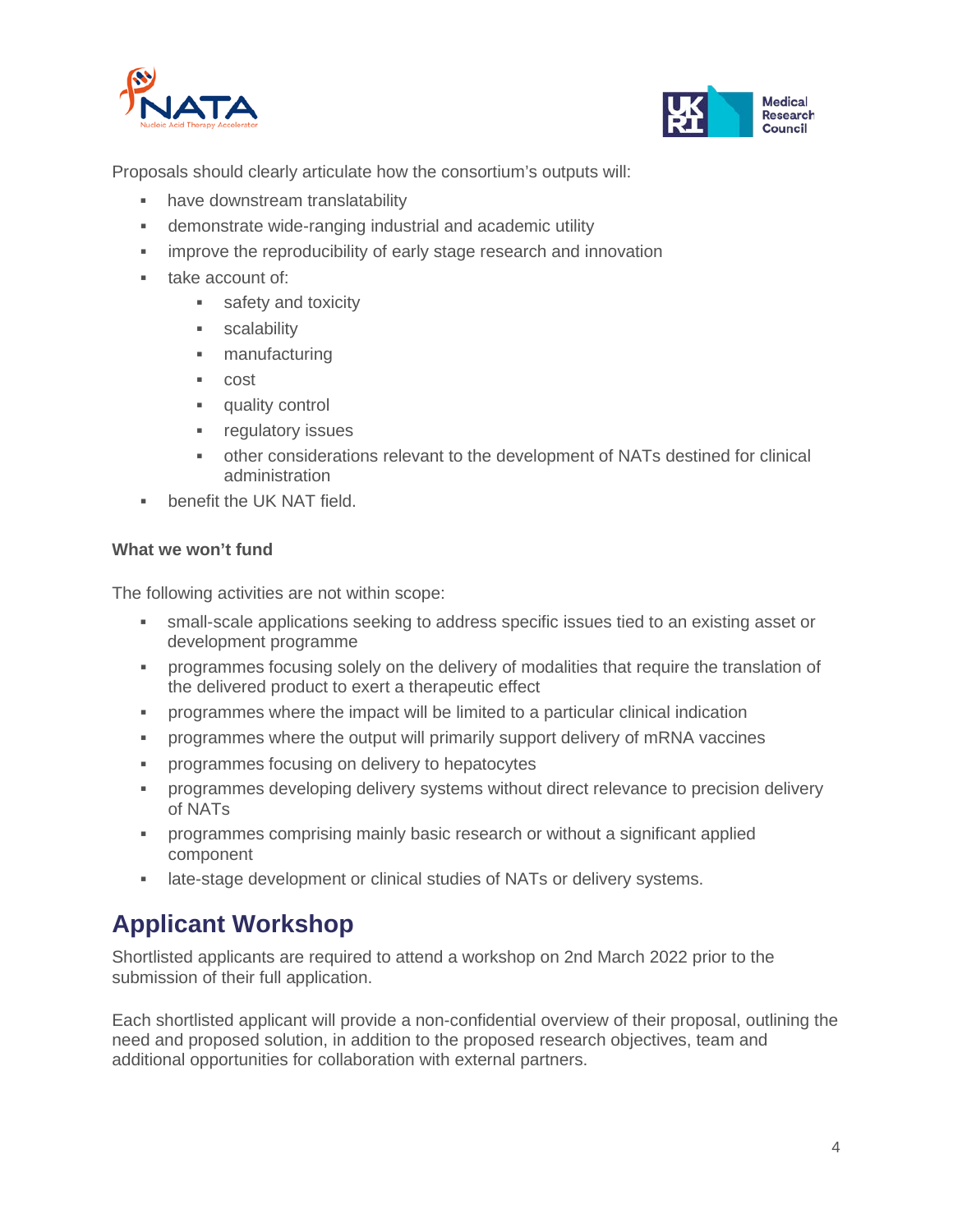



The workshop will be attended by representatives from leading academic and industry organisations and contact details will be shared for follow up conversations where potential partnerships can be explored.

The workshop will also be an opportunity to engage with the NATA Hub.

# <span id="page-4-0"></span>**NATA Programme and Hub**

#### **NATA programme**

The Nucleic Acid Therapy Accelerator (NATA) is a £30 million investment awarded by the UK's **[Strategic Priorities Fund](https://www.ukri.org/our-work/our-main-funds/strategic-priorities-fund/)** to support and accelerate the development of NATs. The NATA works in partnership with international industry and academic organisations and is being delivered by MRC, part of UKRI, as part of a wider portfolio of support for advanced therapies.

The NATA programme consists of two main offerings to the UK research and innovation community:

- the NATA Hub, which offers world-leading, state-of-the-art NAT research infrastructure
- substantive consortium grants to address two focused research challenges representing major barriers to NAT development.

#### **About the NATA Hub**

**[NATA Hub](http://www.natahub.org/)** is an MRC Unit and UK research centre based on the Harwell Research Campus, Oxfordshire. It comprises state-of-the-art chemistry and biology capability to address bottlenecks in NAT development. The Hub is disease agnostic, with an initial focus on short oligonucleotide therapeutics.

NATA Hub's toolbox and techniques will help answer the main questions about NAT translational development, including:

- consultation on sequence design and chemical modification patterns of oligonucleotides:
	- o siRNAs
	- o ASOs, gapmer and blockers
	- o aptamers
- manufacture, purification and characterisation of natural and modified oligonucleotides, including:
	- o new chemical modifications for nucleosides and nucleotides
	- o new modalities, including new ligands and conjugation methods
	- o detection and quantification of oligonucleotides in biological samples
	- o detection and characterisation of trace impurities after synthesis using highresolution mass spectrometry
- biological assessment of nucleic acid therapeutic efficacy, specificity and toxicology including:
	- o establishment of relevant *in vitro*, *ex-vivo* and *in vivo* models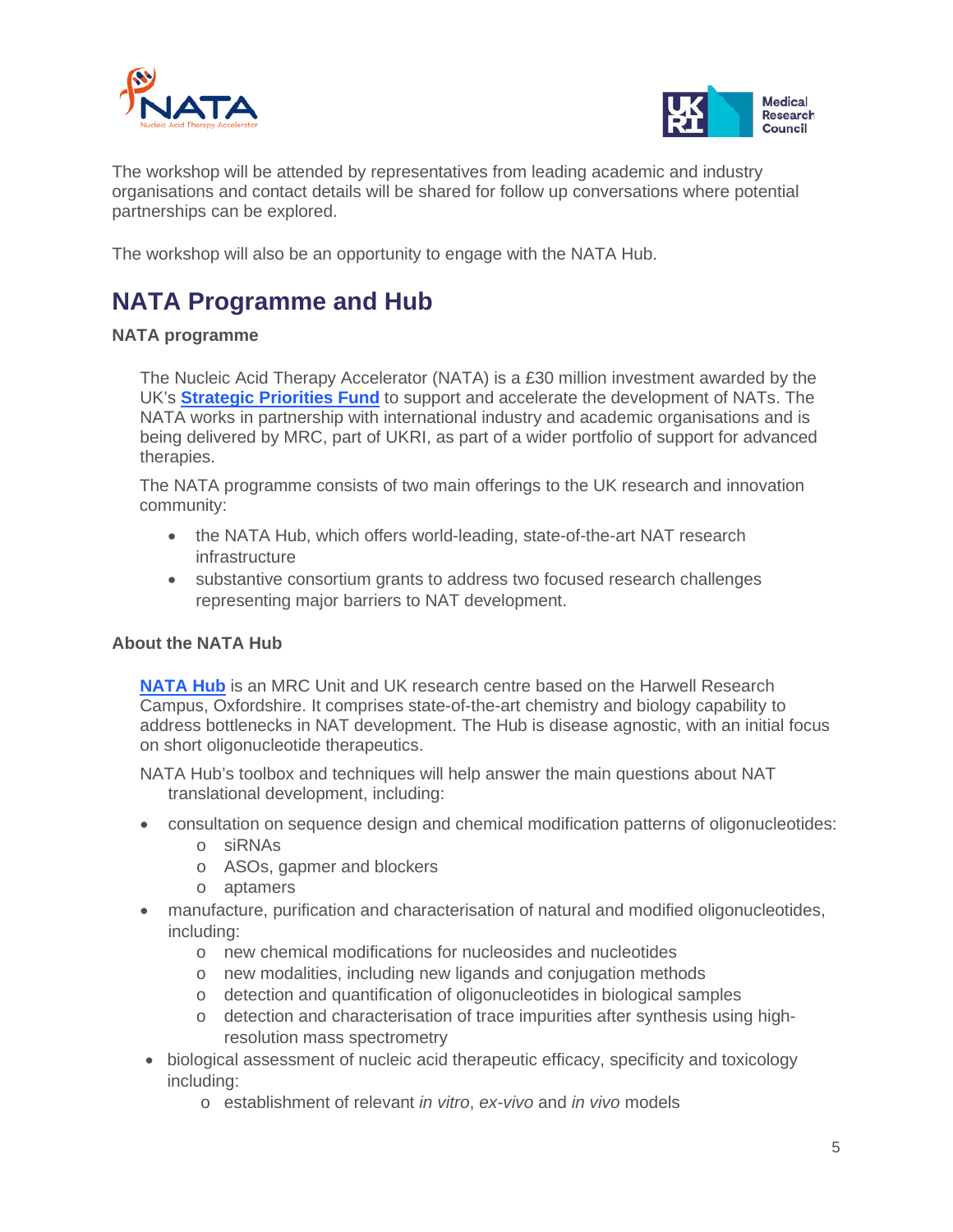



- o analysis of spatial distribution within tissues high resolution imaging
- o analysis of cell type specific uptake and efficacy
- o transcriptomics for off-target and toxicity profiling.

For a comprehensive overview of the Hub's capabilities and available equipment and to discuss your proposal, please email **enquiries@natahub.org**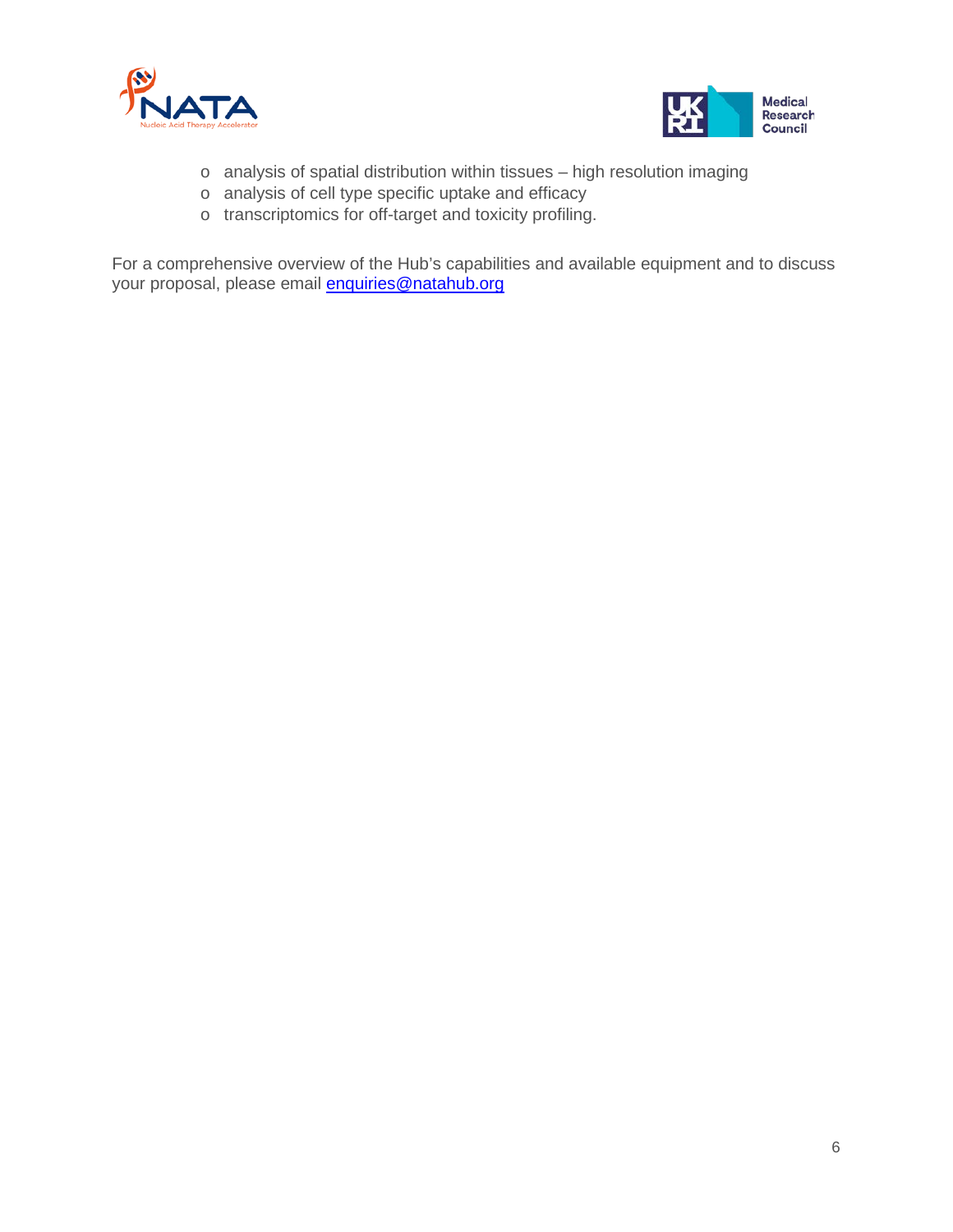



# <span id="page-6-0"></span>**Full Application Guidance**

Following the Applicant Workshop shortlisted applicants will be invited to develop their full stage application, referencing the feedback provided by the expert Panel at the EOI stage.

**Applicants may refer to the [MRC Guidance for Applicants](https://mrc.ukri.org/funding/guidance-for-applicants/) and [Je-S handbook](https://ukri-my.sharepoint.com/personal/sophie_liddell_mrc_ukri_org/Documents/NATA/Funding%20opportunity/Full%20stage/Guidance%20and%20forms/Working%20versions%20and%20comments/I%20can%E2%80%99t%20see%20anything%20useful%20specific%20to%20the%20JoR%20in%20the%20Je-S%20handbook%20but%20have%20added%20a%20link%20to%20it%20earlier%20in%20the%20document%20for%20general%20Je-S%20help.) for general guidance as they complete their application, however please note that elements of this funding opportunity are significantly different from standard MRC funding schemes; specific guidance is detailed in this document.**

### <span id="page-6-1"></span>**4. Overview of documents required**

A detailed Checklist of Application Documents is provided at **Annex 1,** with a brief summary provided below:

#### **Mandatory documents**

- Case for Support form
- Research Organisation form (one per non-academic organisation)
- Cover letter/Panel feedback response
- Supporting data, figures and tables
- Milestone form
- Gantt chart
- Signed letter of support from senior sponsor(s) within commercial organisations forming part of the consortium.
- Signed letter of support from the Technology Transfer Office (TTO) of each academic organisation within the consortium
- Signed letter of support from the lead commercialisation organisation
- Signed consortium Heads of Terms agreement
- Justification of resources
- Data management plan
- CV for each Principal-, Co- and Researcher Co- investigator
- List of publications for each Principal Investigator, Co-Investigator and Researcher Co-Investigator
- Letter(s) of support for Researcher Co-Investigator(s) (where applicable). Please note the detailed guidance [online](https://mrc.ukri.org/skills-careers/additional-career-support/researcher-co-investigator-rcoi/) regarding Researcher Co-Investigator eligibility and letters of support.
- For companies requesting funding, additional documents requested in part B of the Research Organisation form (detailed in Annex 1)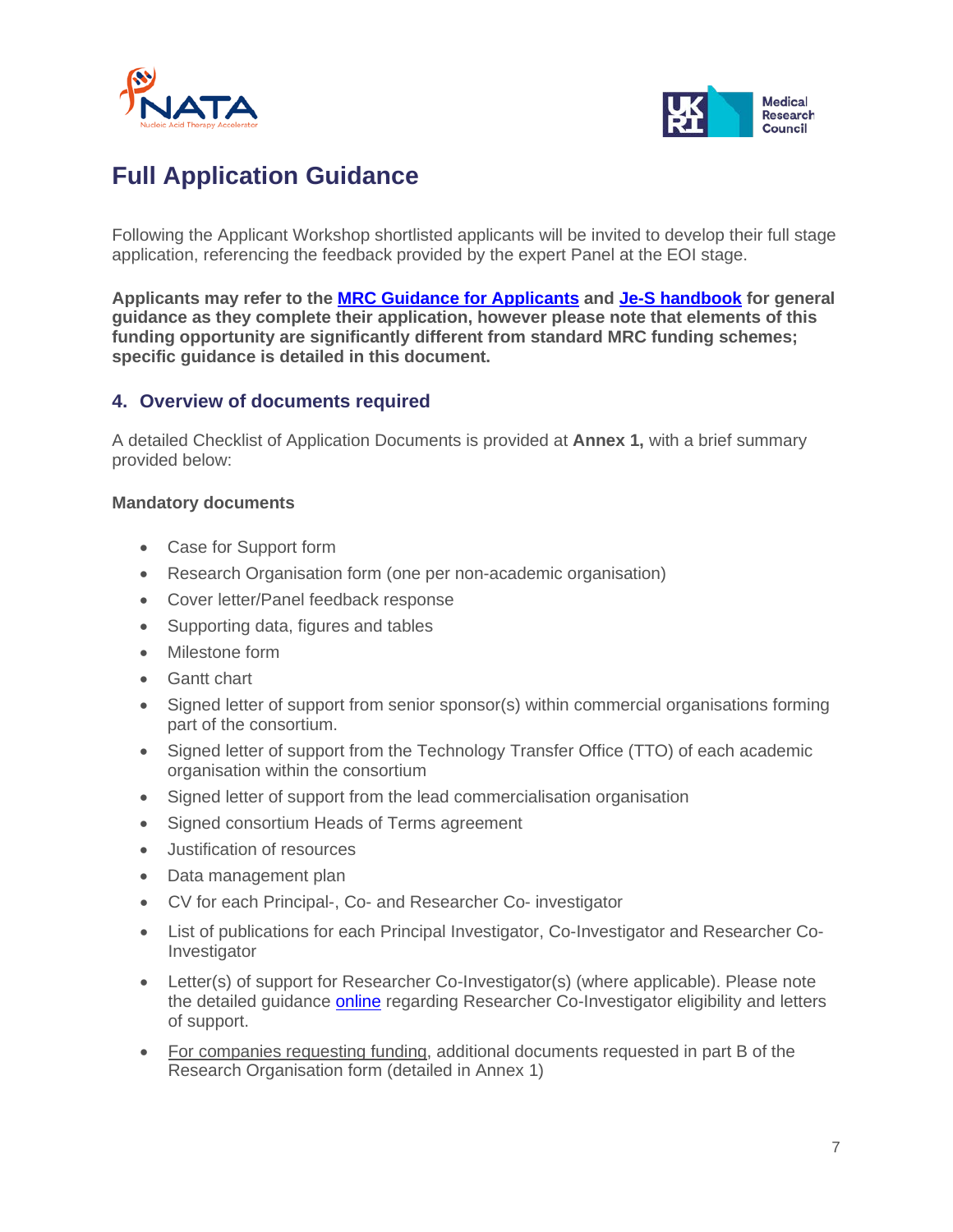



#### **Optional documents**

- Additional letters of support from key collaborators or partners
- Risk table
- Proposed governance structures
- Minutes of discussion with regulators, or relevant emails

All documents have a maximum file size of 5MB except the Case for Support (10MB).

#### **Please ignore the following Je-S upload document types when submitting your application: 'MICA Form' and 'Technical Assessment'.**

Applicants should address the feedback provided by the expert Panel as they complete their full application, using the Cover Letter to indicate updates made from the Expression of Interest stage, while referencing the relevant sections of the Case for Support form, Supporting data document etc.

Applicants may add, remove or make amendments to research objectives and work packages outlined at the Expression of Interest stage, where this strengthens the application and aligns with Panel feedback. Consortium members and partners may be added or changed to support the effective delivery of the final research plan.

### <span id="page-7-0"></span>**5. Milestones**

In order to support and appropriately de-risk this funding opportunity, the consortium's progression in research plan delivery will be contingent on passing a series of milestones which will gate funding. These milestones should be articulated in full within the Milestone form and discussed briefly within the relevant section of the Case for Support form.

Milestones will articulate clear go / no-go decision points with clearly articulated and quantified success criteria. You should note that:

- Milestones must be SMART that is: Specific, Measurable, Achievable, Relevant, and Time-framed.
- Applicants may include more than 3 milestones within their Milestone form when this is required, with the final milestone being the Project End.
- Success criteria should be based on outputs that, at the given point, need to be achieved in order to justify continued consortium support. Success criteria should align to critical aims and objectives.
- For each success criterion, please specify a quantified target value that you will seek to attain and a quantified acceptable value, which, if achieved, would support programme progression.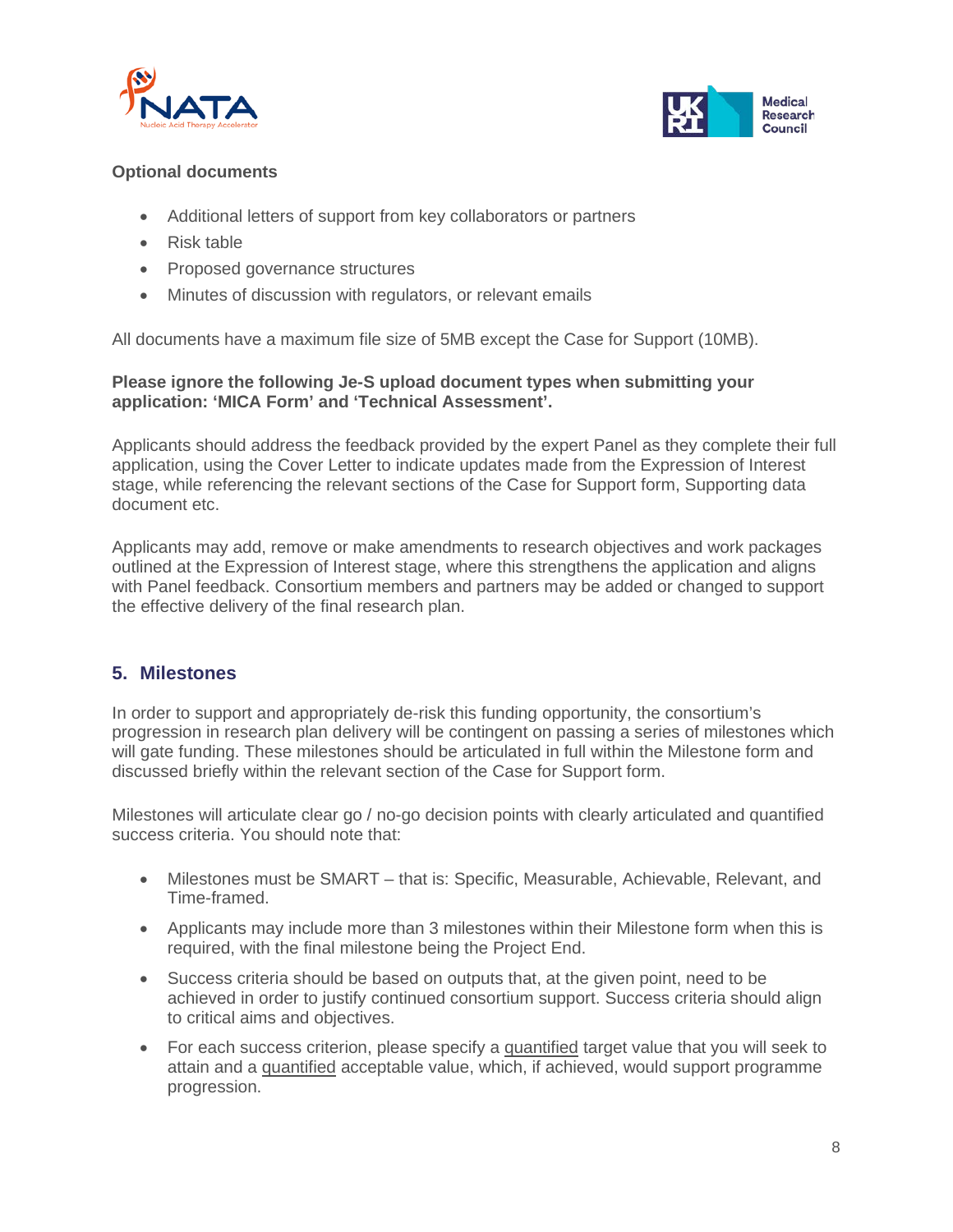



- Milestones should be consecutive, not concurrent or overlapping. Work packages do not necessarily need to align with milestones.
- Please do not include management meetings or other process-related tasks as milestone success criteria.
- Your estimate of the milestone criteria being met should assume that the preceding milestone was achieved.
- You should provide justification for the proposed set of criteria and for the proposed target values.

This award is contingent upon meeting the progression milestones set out at the full application stage. Failure to meet progression milestones may result in termination of the award at the discretion of MRC. Spending on the grant should be limited to work detailed within the programme plans for the active milestone.

Without specific prior written approval, MRC will not reimburse the host institution for the costs of any work contributing to a later milestone should it be decided that the criteria of an active milestone have not been met.

### <span id="page-8-0"></span>**6. Risk identification and management**

Within the Case for Support form you should list the key risks to the programme, and, for each risk, indicate the likelihood (e.g. low, medium, high) and the consequences and impact this could have on the programme (e.g. minor, moderate, severe). Describe how the risk will be managed and any risk mitigation plans that are in place. The applicants should also consider risks and mitigation strategies with respect to the protection of arising IP (and for protecting background IP if existing/required for downstream exploitation) and downstream commercialisation.

Risks, Impact and Mitigations may be set out as free text within the respective section of the Case for Support form or, **alternatively**, a 1-page Risk Table may be uploaded as 'Other Attachment', and the comment "Please Refer to Risk Table" written in the Case for Support.

# <span id="page-8-1"></span>**7. Funding and industry involvement**

Research Organisations (RO) that are eligible to receive standard UKRI funding are set out within the MRC Guidance [for Applicants \(1.1\)](https://mrc.ukri.org/funding/guidance-for-applicants/1-who-can-apply-and-how-to-apply/#1.1) and [UKRI website,](https://www.ukri.org/apply-for-funding/before-you-apply/check-if-you-are-eligible-for-research-and-innovation-funding/apply-to-become-an-eligible-organisation/) including briefly:

• Higher education institutions - Costs associated with research activities taking place at UK HEIs will be eligible to receive 80% full economic costs (fEC) in line with UKRI policy. Universities based outside of the UK will normally be eligible to request costs of up to 80% fEC; requests for funding to meet the full economic costs of research conducted in non-UK based universities may be eligible and should be discussed with the funding call lead in advance of submission.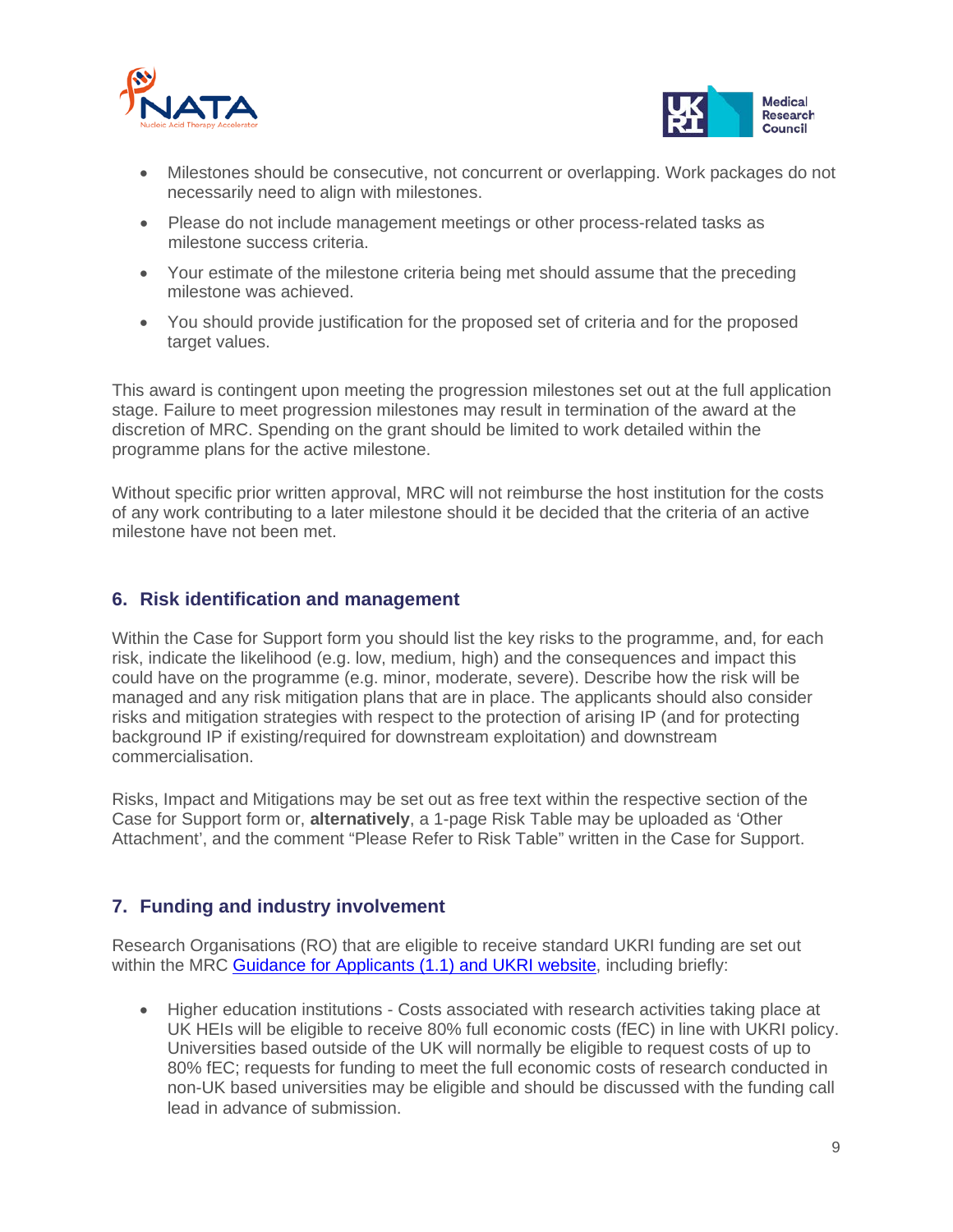



- Independent research organisations
- Public sector research establishments (PSREs) PSREs already confirmed as eligible to receive UKRI funding are listed on the [UKRI website.](https://www.ukri.org/apply-for-funding/before-you-apply/check-if-you-are-eligible-for-research-and-innovation-funding/eligible-public-sector-research-establishments/#chapter-list) If a PSRE is not on this list, you must allow sufficient time to [apply for eligible PSRE status](https://www.ukri.org/apply-for-funding/before-you-apply/check-if-you-are-eligible-for-research-and-innovation-funding/apply-to-become-an-eligible-organisation/) before the application is submitted. Please discuss this with the funding call lead.
- MRC institutes, units and partnership institutes
- Institutes and units funded by other research councils
- Research and technology organisations, i.e. Catapults

#### **Company funding eligibility**

In supporting this funding opportunity, the MRC is keen for industry to be actively involved in consortia. Whilst we expect that large companies would support their own costs in participating in a consortium, we are willing to consider requests for funding from small/medium companies involved in the consortia. Companies will need to meet the definition of a small or medium sized enterprise (SME), as set out in the UK Gov Companies Account [website](https://www.gov.uk/government/publications/life-of-a-company-annual-requirements/life-of-a-company-part-1-accounts#medium-sized-company-accounts) (Sections 11.1), to be eligible to apply for funding to cover research costs.

Eligible companies requesting funding will be assessed on a case-by-case basis and will need to complete PART B of the Research Organisation form. Companies will need to detail within their full application:

- why the involvement of the company is essential to the success of the consortium
- how funding to the company will be used to support the objectives of the consortium
- why the company is not able to support the costs themselves.

#### **Subsidy control (and State aid where applicable)**

This funding opportunity must provide funding in line with the UK's obligations and commitments to Subsidy Control. These include:

- UK Subsidy Control regime (see **[Department for Business, Energy and Industrial](https://www.gov.uk/government/publications/complying-with-the-uks-international-obligations-on-subsidy-control-guidance-for-public-authorities/summary-guide-to-awarding-subsidies-from-1-january-2021)  [Strategy \(BEIS\) guidance](https://www.gov.uk/government/publications/complying-with-the-uks-international-obligations-on-subsidy-control-guidance-for-public-authorities/summary-guide-to-awarding-subsidies-from-1-january-2021)**)
- **[World Trade Organisation \(WTO\) rules](https://www.gov.uk/guidance/trading-under-wto-rules)**
- the EU-UK Trade and Cooperation Agreement (TCA) (see **[EU-UK TCA summary](https://ec.europa.eu/info/relations-united-kingdom/eu-uk-trade-and-cooperation-agreement_en)**)
- EU State aid regulations where relevant (for example under the **[Northern Ireland](https://www.gov.uk/government/publications/complying-with-the-uks-international-obligations-on-subsidy-control-guidance-for-public-authorities)  [Protocol](https://www.gov.uk/government/publications/complying-with-the-uks-international-obligations-on-subsidy-control-guidance-for-public-authorities)** (GOV.UK)
- other bilateral **[UK Free Trade Agreements \(FTAs\)](https://www.gov.uk/government/collections/the-uks-trade-agreements)** where relevant.

The MRC is unable to award funding to organisations that are considered to be in financial difficulty. We will conduct financial viability and eligibility tests to confirm this is not the case during the full application review stage.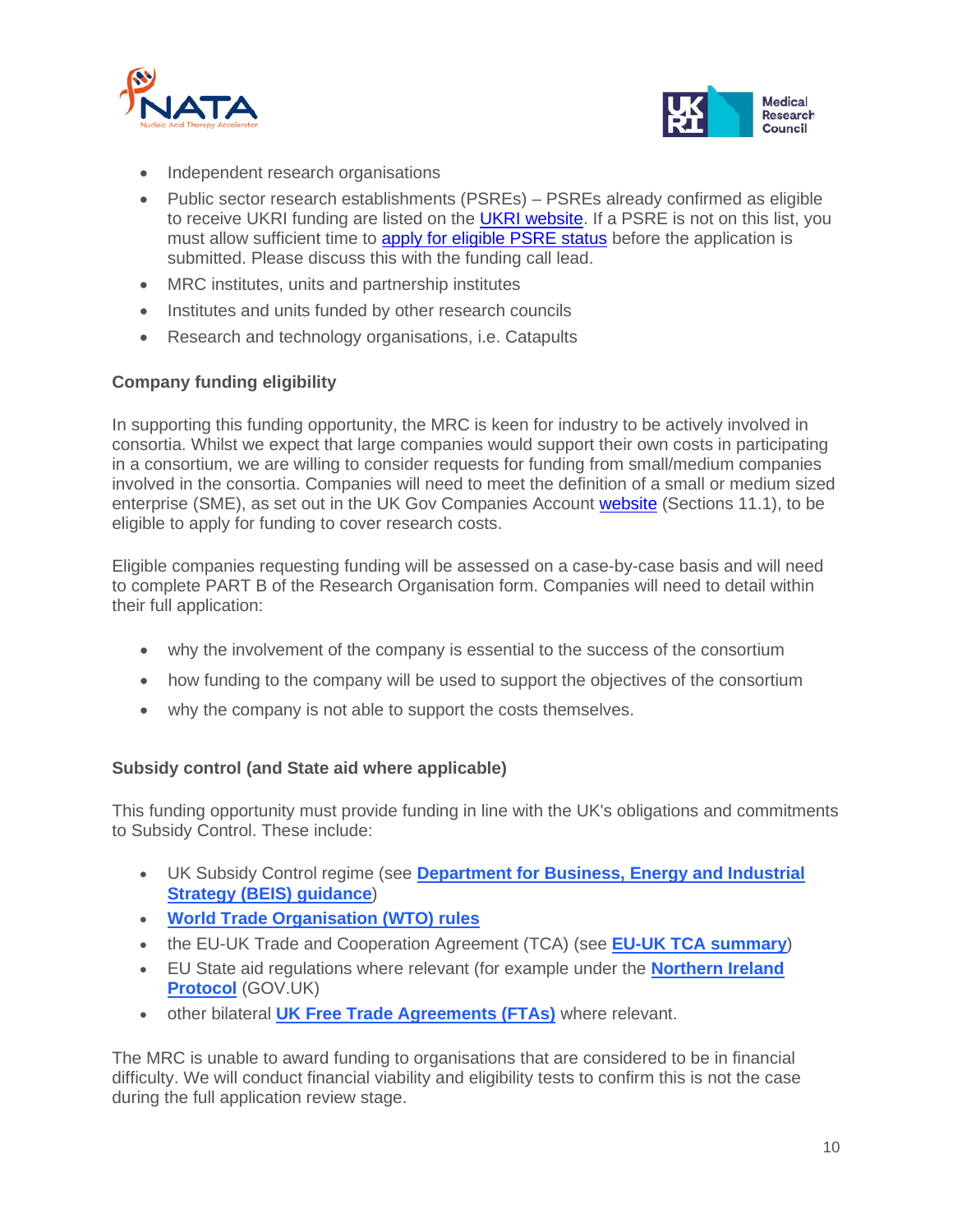



If you are unsure about your obligations under the UK Subsidy Control regime or the State aid rules, you should take independent legal advice. We are unable to advise on individual eligibility or legal obligations.

Companies based in Northern Ireland should make it clear whether Article 10 of the Northern Ireland protocol applies to them and their participation in the consortium, and therefore whether any funding request would need to be considered under EU State Aid regulations.

Companies based in the EU must be compliant with the [General Block Exemption Regulation](https://ec.europa.eu/competition-policy/state-aid/legislation/regulations_en) (GBER) principles to request funding, and funding requested must be at the appropriate aid intensity.

Companies based outside the UK and EU should take into account relevant Free Trade Agreements and WTO rules when requesting funding.

If the companies requesting funding within the consortium are doing so at different funding intensities (for example company 1 is requesting funding at 80% FEC and company 2 at 50% FEC), the consortium is asked to collectively consider and outline in their application why this is necessary and what steps would be taken to minimise any potential distortion of competition.

If there are any changes to the above requirements (including within developing UK Subsidy Control legislation) that mean we need to change the terms of this funding opportunity, we will tell you as soon as possible.

### <span id="page-10-0"></span>**8. Project costs and funding requests**

The *total request to the MRC* should not exceed £8 million. The total *project cost* represents the total value of all the funding (the full economic cost (fEC)) plus contributions, cash and in-kind, required to carry out the project. This may be more than £8 million.

UK academic organisations are expected to apply for 80% fEC in line with standard MRC guidance.

MRC requests that companies eligible to receive funding consider whether they are able to request costs of up to 80% fEC, in line with academic organisations. Should this not be feasible, eligible companies will be able to request support for their full economic costs should the rationale be adequately justified and evidenced in the full application. All funding should be requested **at cost** by eligible companies and in line with relevant subsidy control regulations.

Please note that Je-S automatically calculates 80% of the full economic cost as default. Costs entered in the Directly Incurred - Exceptions category are requested at 100% of the fEC (see guidance on Exceptional costs below). Where a partner wishes to request an alternative percentage of the fEC (neither 80% nor 100%), please contact the funding call lead to discuss this.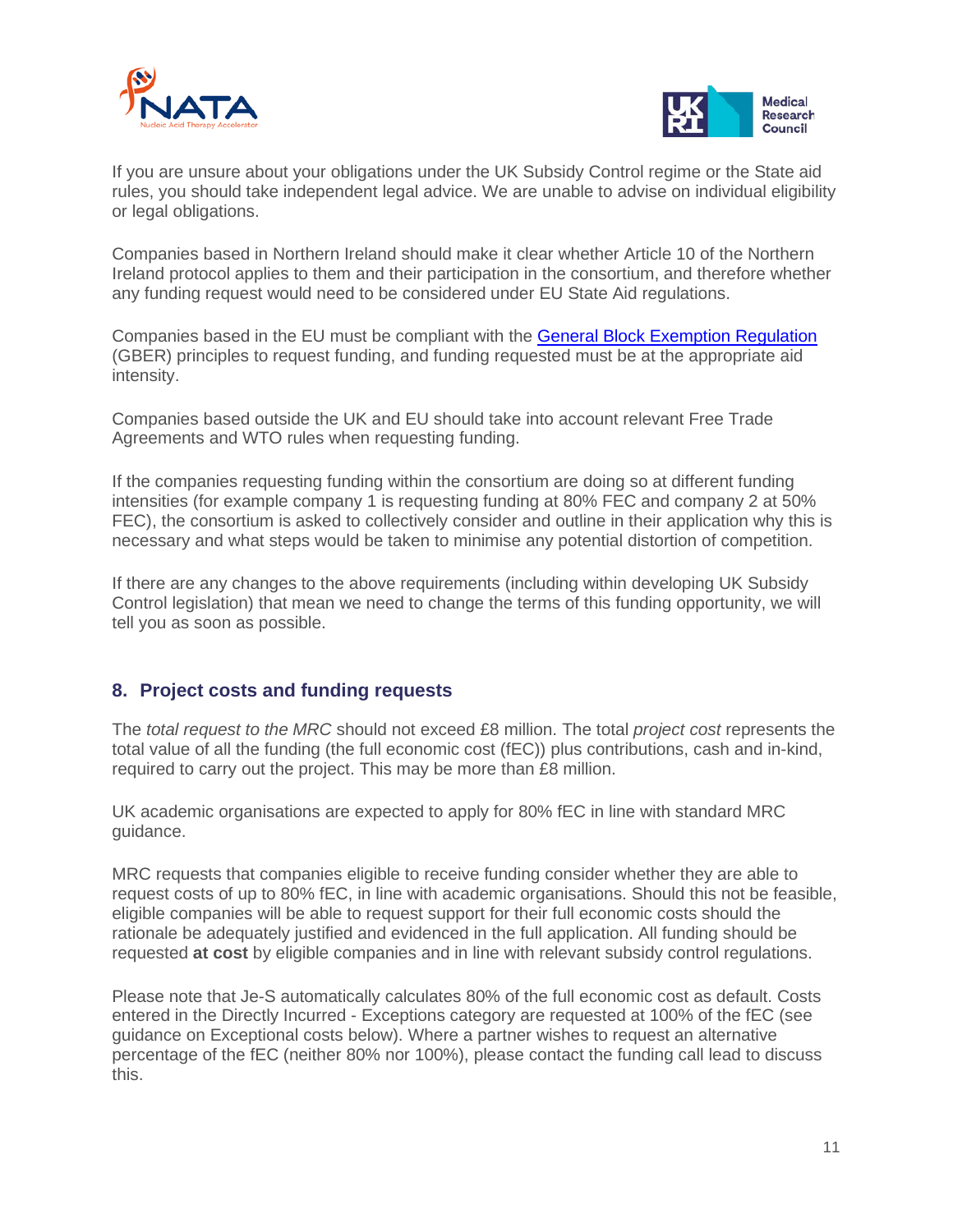



#### **Eligible costs**

Eligible costs will include labour, purchase, rental or licensing of any new equipment, facilities, platforms or consumables required by the consortium, subcontracting costs where necessary or travel and subsistence costs.

Labour costs are of course eligible and should be linked to the details of employed staff working directly on the research programme and all listed staff should be on your payroll and subject to PAYE. Costs should be calculated for each staff member based on their time dedicated to the programme, on the basis of their day rate based on their working days per year less bank holidays and your organisation's annual leave entitlement. You can include costs for any staff time which directly supports the research programme (such as budgeting, project reporting and recruiting).

Gross employee costs should be calculated based on your PAYE records, including gross salary, National Insurance (NI), company pension contribution, life insurance or other nondiscretionary package costs.

Ineligible labour costs include:

- Use of blended labour rates inclusive of overheads
- Discretionary bonuses or performance related payments of any kind
- Dividend payments
- Forecasted pay increases.

#### **Equipment**

You may request funding for new equipment (including computers and software), the costs of equipment repairs and major spares, the costs of external maintenance agreements and the cost of equipment relocation and installation, where required by the proposed research. Please refer to section [3.2.2.2](https://mrc.ukri.org/funding/guidance-for-applicants/resources/#3.2.2) of the Guidance for Applicants for details of how to include requests for equipment in your application.

#### **Exceptions**

Exceptions are costs that may be funded by MRC at 100% full Economic Cost (fEC), unlike the standard 80% fEC support provided to eligible Higher Education Institutions (HEIs) that receive dual support from Research England or Devolved Nation equivalents.

For this call, MRC would consider requests for 100% fEC for the following:

• Eligible research costs incurred by a commercial organisation within the consortium that is classified as an SME (UK or non-UK based), where this is compliant with any applicable subsidy control funding intensity requirements. Requests must be supported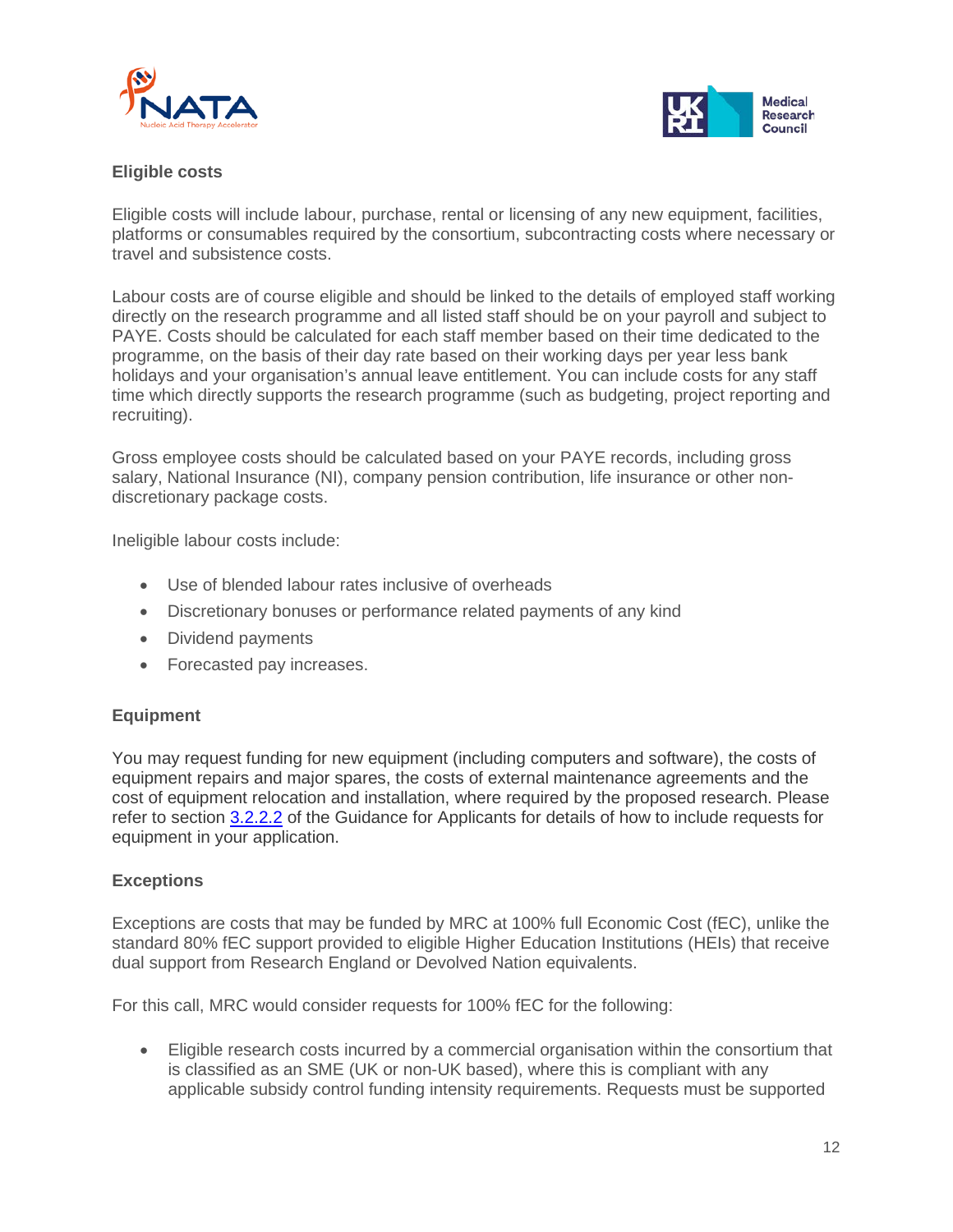



by adequate rationale detailing why the organisation is unable to request 80% fEC support

- Eligible research costs being conducted in a non-UK based research organisation, where it can be demonstrated the required expertise cannot be sourced within the UK
- Costs in excess of £50,000 for sub-contracts with CROs may be paid at 100% fEC should the activities meet all three of the criteria outlined below:
	- o Are required to be undertaken to regulatory standards by a competent authority to allow clinical evaluation
	- o Do not involve creativity/intellectual input to the development of the entity by the CRO
	- o Require access to skills and resources not available in academia, where this can be robustly justified.

Those costs being requested at 100% fEC in your application should be entered on Je-S in the 'Exceptions' category.

Note that the first £50,000 of CRO costs will be supported at 80% fEC and should be entered under the 'Directly Incurred' heading, with the remainder entered as Exceptions.

Applicants should discuss any Exceptions requests with the funding call lead before submitting their application.

#### **Justification of Resources**

Applicants will need to detail the costs sought from MRC and provide an attached Justification of Resources with their application, setting out how these resources will be used to support the objectives of the consortium. Guidance on writing a strong justification of resources (JoR) document is available on MRC's [Guidance for Applicants \(Section 2.2.4\).](https://mrc.ukri.org/funding/guidance-for-applicants/2-the-application/#2.2.4)

### <span id="page-12-0"></span>**9. Intellectual property guidance**

#### **Intellectual property guidance**

MRC recognises that intellectual property (IP) considerations will vary across each individual consortium and we support the formation of appropriate governance structures that principally facilitate the delivery of a programme's science, while managing background and arising IP for the benefit of the consortium and the UK.

As such, MRC will expect each consortium to put in place a collaboration agreement amongst all members of the consortium before MRC provides funding to the successful consortium. This agreement must be finalised an in place such that the award can start by 1<sup>st</sup> October 2022. Whilst the exact provisions included in the agreement will require discussion by the consortium,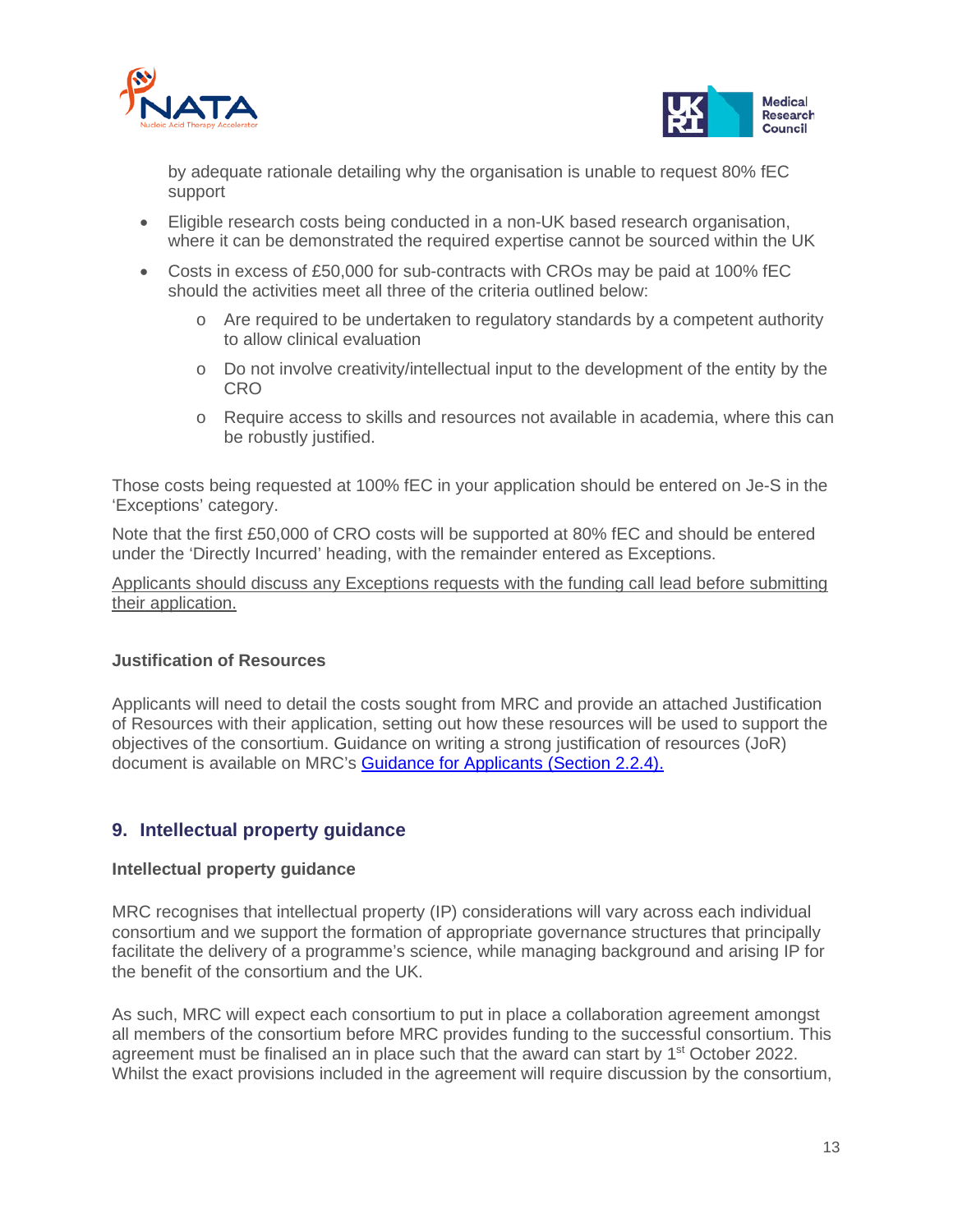



MRC expects that the consortium takes into consideration certain principles in relation to the management and commercialisation of IP.

When completing the full application, in line with the principles set out below, the applicants should articulate a carefully considered IP management and commercialisation strategy that is tailored to the deliverables of their project, as far as these can be anticipated. Applicants should explain how their strategy aligns with the objectives of the Challenge, and more specifically how the project deliverables will be made widely accessible within the consortium and beyond.

#### **Principles for management and commercialisation of IP**

#### Background IP

- a. No change in ownership of IP when entering the consortia;
- b. Improvements to background should be classed as arising IP;
- c. Rights to use will be granted by the owner/s to other members of the consortium for the purposes of research within the consortium; and
- d. Consideration to be given as to how access to background will be achieved if needed for the commercialisation or future use of any arising IP.

#### Arising IP

- a. IP to be owned by the party/parties that generate it;
- b. Rights granted by the owner/s to other members of the consortium to use arising IP for the purposes of research within the consortium; and
- c. Academic consortium members and the NATA Hub to be granted rights to use arising IP for academic research, sub-licensable to other research institutes.
- d. It may be, dependent on contributions made, appropriate for industry consortium members to be granted rights to use arising IP for internal research purposes.
- e. All consortium members and the NATA Hub to be granted non-exclusive option to take nonexclusive licence to arising IP that is of general applicability/utility for commercial purposes. MRC expects that most of the arising IP will fall under this category. However, licence terms should not place unreasonable financial burden upon an academic institute.

#### Management of IP

- a. Consortium to establish a commercialisation committee with representation from all consortium members and the NATA Hub. The committee will co-ordinate and oversee implementation of the strategy for the protection and commercialisation of arising IP as articulated in the application form and collaboration agreement, including approval of commercialisation agreements and any revenue sharing provisions;
- b. The consortium should elect a lead organisation who will be responsible for establishing the commercialisation committee and leading delivery of the commercialisation strategy;
- c. MRC expects most of the arising IP to be of general applicability/utility and that it should be licensed non-exclusively to ensure widest possible impact;
- d. Commercialisation agreements should reserve the rights for use in academic research and development and include clawback rights;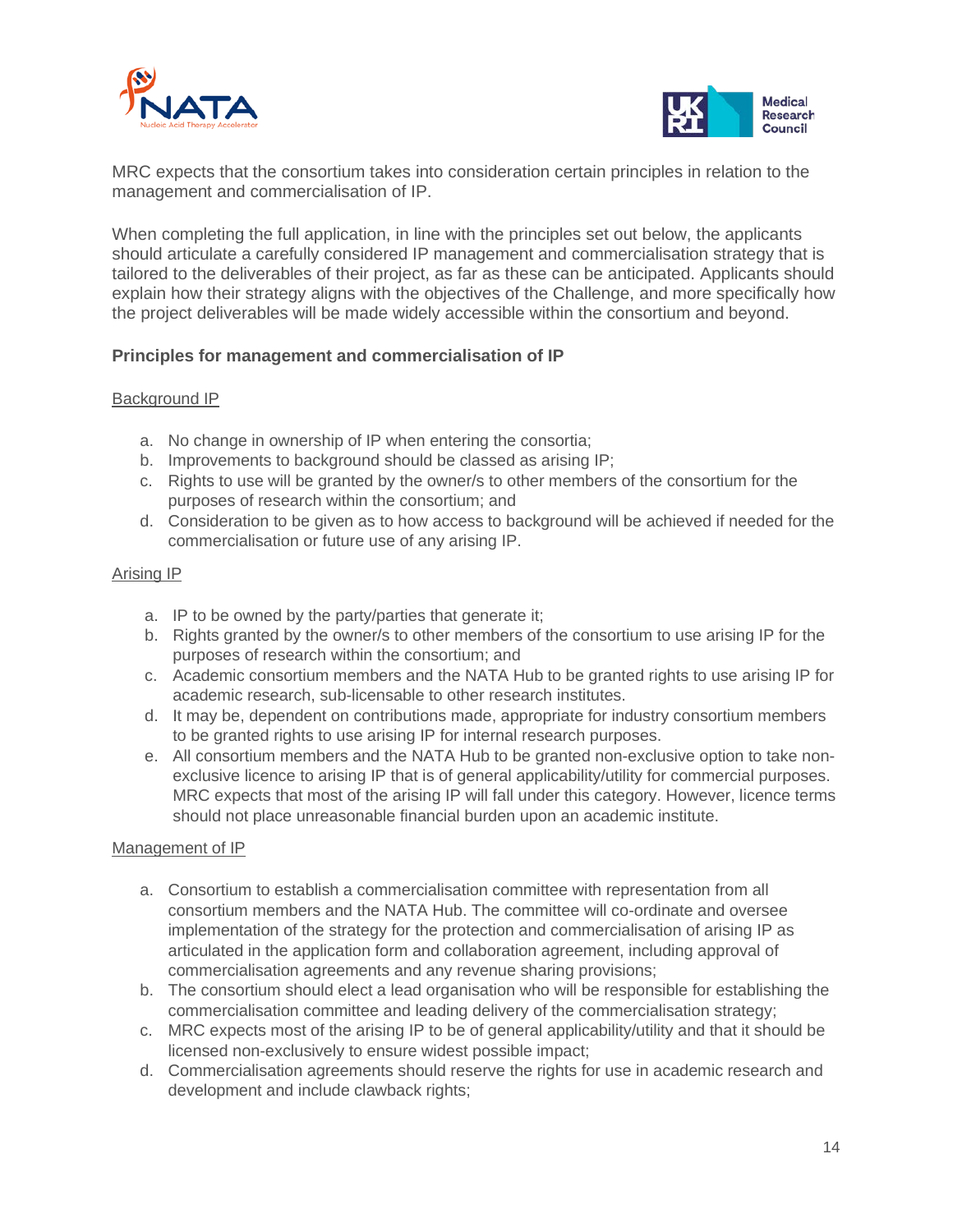



- e. Industry consortium members may be granted an option to take licence to arising IP and to any unencumbered background IP that is required for the development/commercialisation of the arising IP; and
- f. Owners of background may be granted option to take licence of arising IP that is an improvement of their background.

#### **Heads of Terms and Collaboration Agreement**

The application should include a Heads of Terms (HoT) document signed by all members of the consortium. The HoT, while not legally binding, should outline the intended principles and relative responsibilities in relation to governance, intellectual property rights, reporting, and access to data and materials before the project starts. The information in the HoT should align with that in the Case for Support form. Academic organisations should consult with their research contracts office and Technology Transfer Office or equivalent when the HoT is being developed prior to submission.

The HoT should be agreed between the consortium members and set out the following:

- Key tasks and responsibilities of the consortium members with respect to each work package
- Consortium management arrangements
- Access to background IP
- Ownership, protection and commercialisation of arising IP, including identification of the organisation that will lead responsibility for establishing the commercialisation committee and leading delivery of the commercialisation strategy
- Arrangements for publications and announcements
- Arrangements for withdrawal/change of control
- Principles for termination of the programme.

The HoT should be fully signed by all parties (including the NATA Hub where a consortium partner) and submitted alongside the application (uploaded as document type 'Head of Terms'). The HoT will be reviewed to ensure that the proposed arrangements are compatible with the principles outlined in the section above.

**Any award offer will be conditional upon MRC receiving a copy of a fully signed, legally binding Collaboration Agreement between the consortium members. This must be received and approved by the MRC before funding can be accessed and the project can start. Awards must start by 1st October 2022.**

**The terms set out in the Case for Support form, HoT and Collaboration Agreement should be consistent with each other, and any substantive post-award changes to the Collaboration Agreement, including changes of consortium members, will require prior MRC approval.**

**Commercialisation committee**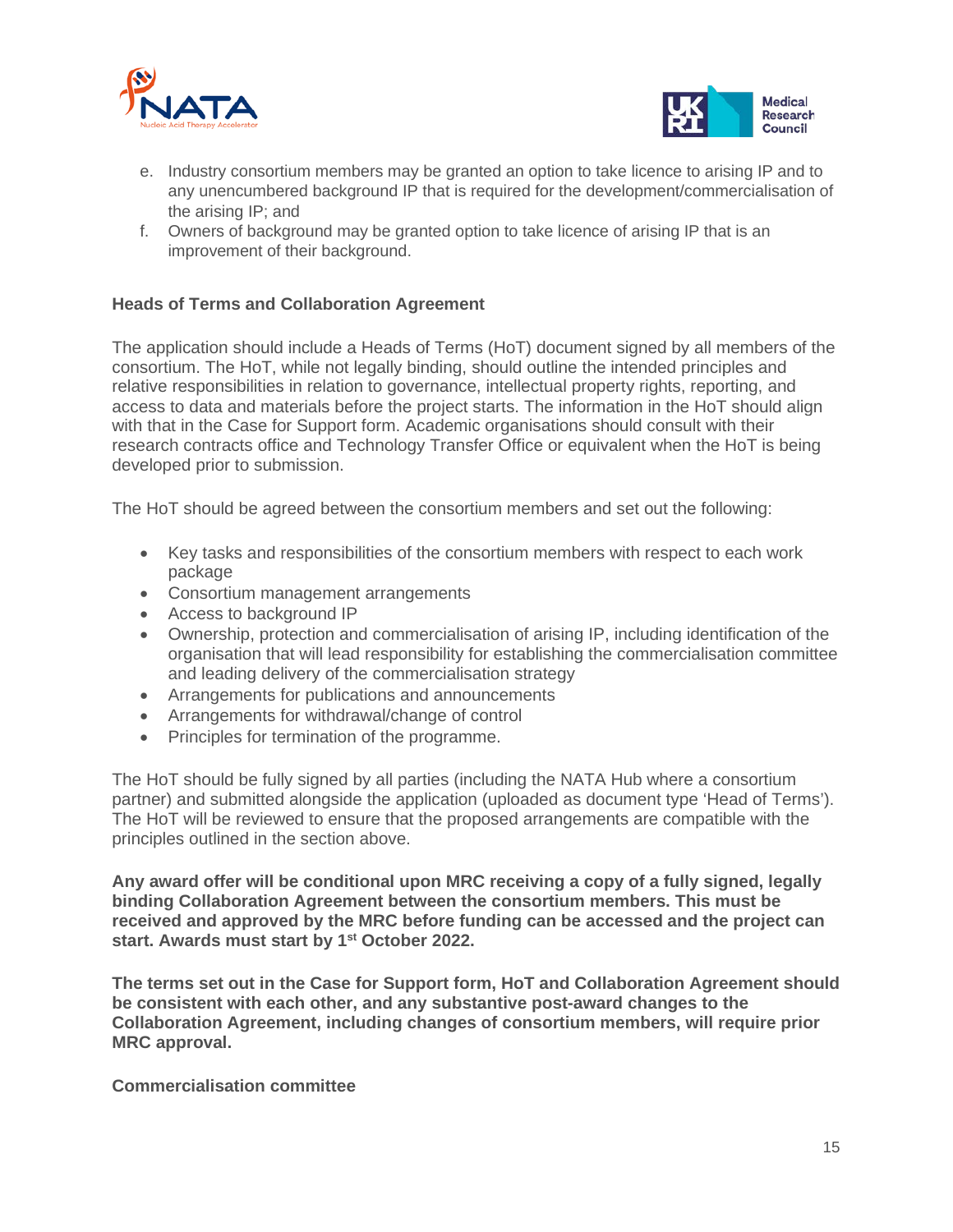



You must establish a commercialisation committee with representation from NATA Hub and the project's research organisations that are actively involved in delivering the agreed research to coordinate the management and protection of IP, including approval of commercialisation agreements. The committee should meet at a frequency as required to fulfil its role.

Commercialisation committee membership should be agreed before the beginning of the award and MRC should be informed.

#### <span id="page-15-0"></span>**10.External advisory board**

You must establish an external advisory board, or equivalent body, to act as a critical friend and provide advice on the running of the project, its research and related activities. This board must meet at least annually, and you must provide the external advisory board with an annual written report before the meeting detailing the project's:

- progress against programme objectives and milestones
- risks and mitigation strategies
- IP management/commercialisation strategy and updates
- research outputs
- training.

Each advisory board meeting will be chaired by the NATA Executive Director. NATA will provide secretariat for the external advisory board. The external advisory board Terms of Reference should be sent to the board Chair and the MRC Programme Manager for input prior to the first scheduled meeting; the Terms of Reference should include board membership.

### <span id="page-15-1"></span>**11.Submitting your Full Application**

#### **Your full application should be submitted by 16:00 27th April 2022 via Je-S: [https://je](https://je-s.rcuk.ac.uk/)[s.rcuk.ac.uk/](https://je-s.rcuk.ac.uk/)**

All investigators will need to register with Je-S. Where an organisation does not yet have a Je-S account, co-investigators should use the 'Self-registration' function to add their organisation to the Je-S database before they attempt to create a 'proposal' level Je-S account. **You should allow up to 15 days for the organisation registration and account set-up to be completed.**

Please consult the Checklist in **Annex 1** before submitting your application.

To avoid possible document corruption, please ensure all documents are uploaded as PDFs. All documents should be completed in single-spaced, Arial 11pt font or similar-sized sans serif typeface.

#### **Applying through Je-S**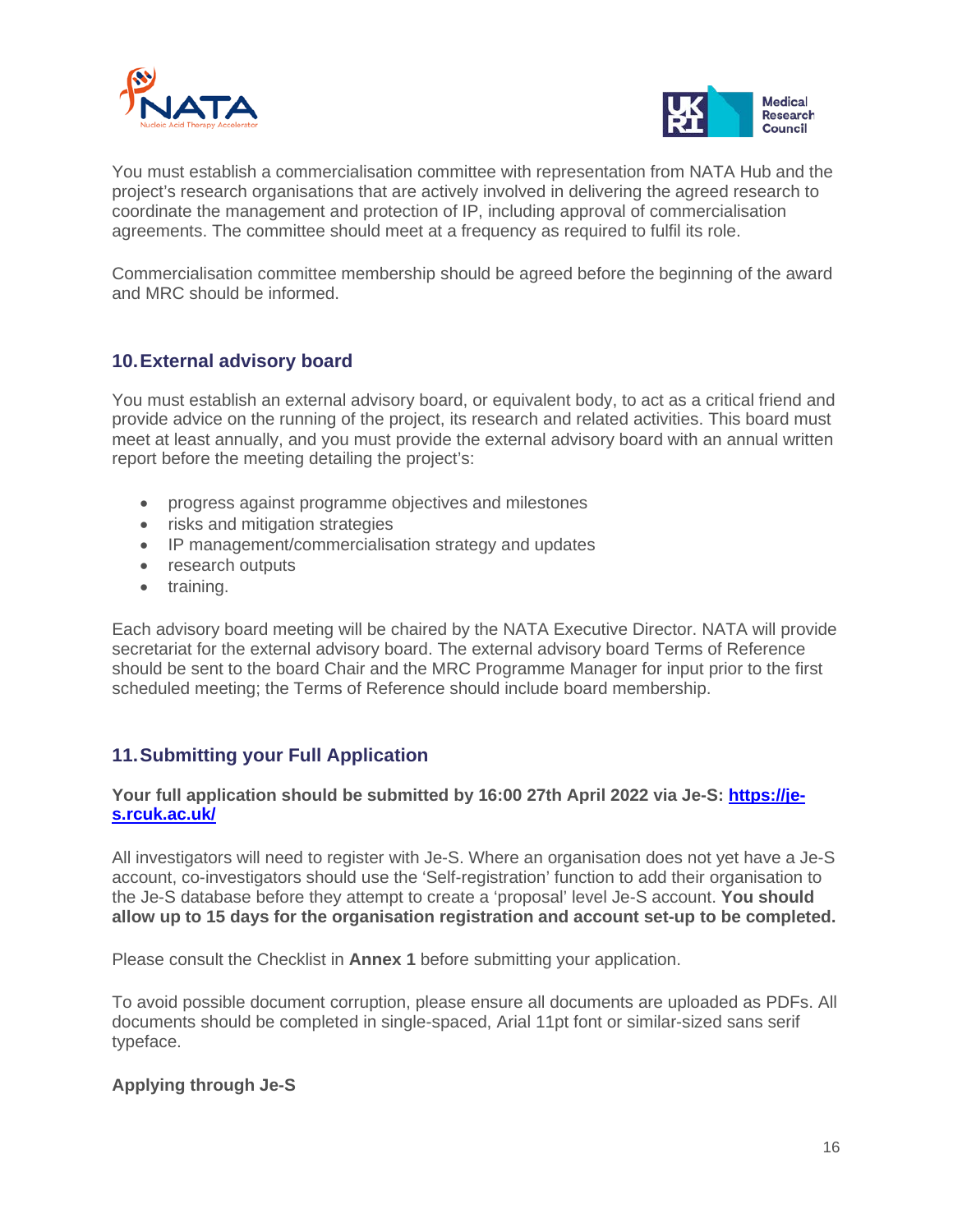



You must apply through Je-S at the full application stage**.**

When applying select:

- council: MRC
- document type: Standard Proposal
- **Scheme: Biomedical Catalyst: DPFS Full**
- call/type/mode: **INVITE ONLY Delivery Research Challenge nucleic acid therapeutics Full April 2022**

After completing the application, you must 'submit document' which will send your application to your host organisation's administration.

Applicants should allow sufficient time for your organisation's submission process between submitting your proposal to them and the call closing date.

Applicants should ensure they are aware of, and comply with, any internal institutional deadlines that may be in place.

#### **Je-S Help**

For general guidance on navigating and using the Je-S system, including creating accounts and self-registration for organisations, please refer to the [Je-S Handbook.](https://je-s.rcuk.ac.uk/handbook/index.htm#t=pages%2FHome.htm)

For technical assistance with the Je-S system please contact the Je-S Helpdesk:

Email: [JeSHelp@je-s.ukri.org](mailto:JeSHelp@je-s.ukri.org) Phone: +44 (0) 1793 44 4164 Staffed Monday to Thursday 8.30am to 5pm and Fridays 8.30am to 4.30pm (excluding bank holidays and other holidays)

#### <span id="page-16-0"></span>**12. How we will assess your application**

Full applications from shortlisted applicants will be peer reviewed and scored by an independent panel of leading international academic and industry experts, closely supported by MRC head office.

Financial and commercial diligence checks will be conducted before the applications are reviewed by the Panel, in addition to checks on the proposed management of IP, Heads of Terms agreement and any proposed commercialisation strategy.

Conflicts of interest will be managed according to MRC standard ways of working. External panel members will be under a non-disclosure agreement throughout the application process. Applications will not be sent for written peer review to experts in the research community.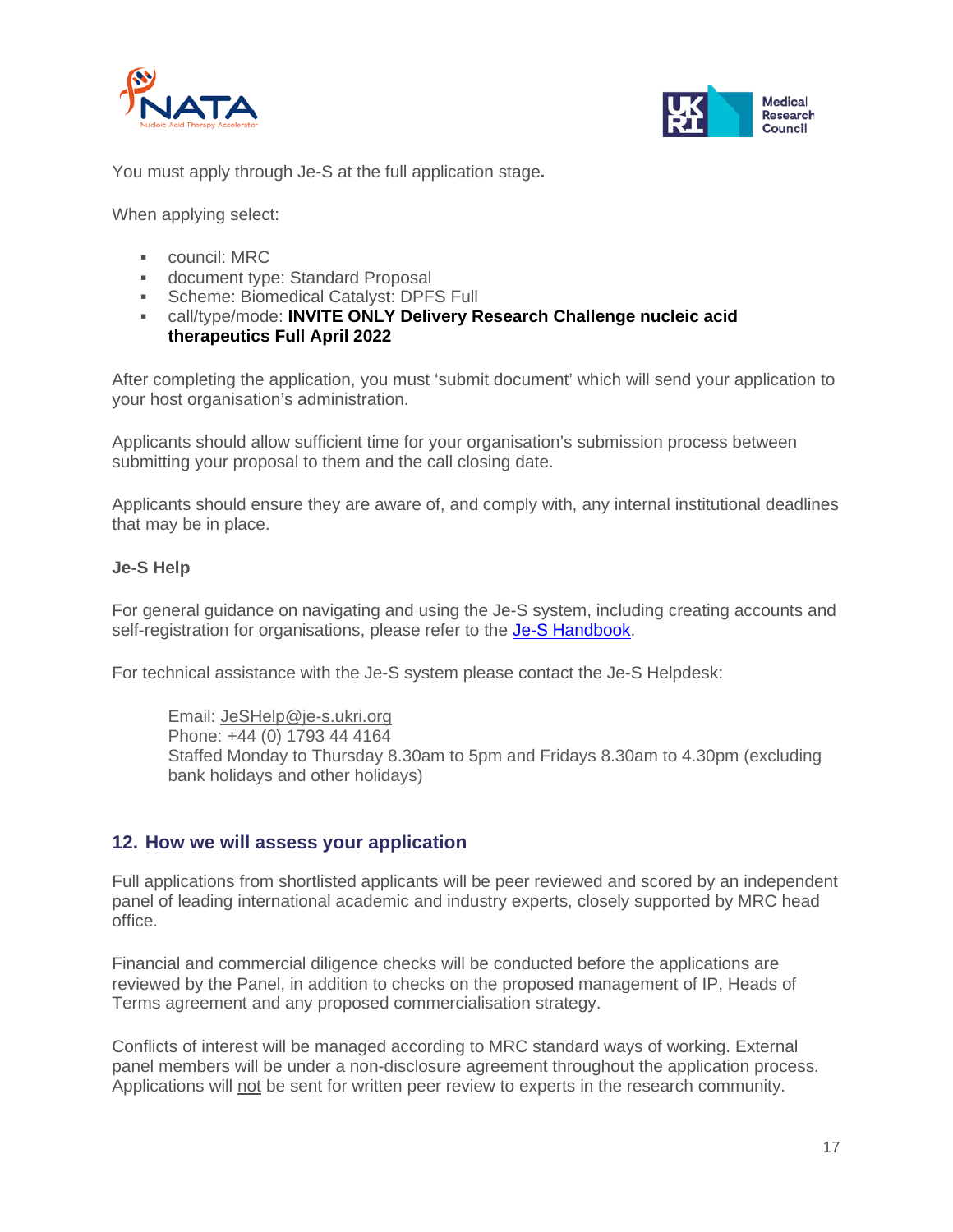



#### **Interviews**

Applicants will be required to attend a short interview during the final Panel meeting in June 2022 to provide them with the opportunity to answer specific questions the Panel may have before scoring. Further details will be provided near the full stage Panel meeting.

#### **Assessment Criteria**

The assessment criteria at the full application stage will be consistent with the standard [MRC](https://mrc.ukri.org/documents/pdf/scoring-matrix-for-board-and-panel-meetings/)  [Board and Panel Scoring Matrix.](https://mrc.ukri.org/documents/pdf/scoring-matrix-for-board-and-panel-meetings/)

A strong full application will:

- clearly articulate a specific delivery challenge and an innovative solution with potential to result in a step change in the field. The solution should have downstream translatability and broad industrial utility beyond the consortium members, and make a lasting impact on the sector
- set out how project outputs would unblock development pipelines, evidencing a substantial potential pipeline of activity which might be enabled
- demonstrate the novelty and competitive advantage of the proposed solution with reference to alternative approaches
- sufficiently consider factors crucial for future development of this solution and NAT delivery enabled by this solution, including safety, manufacturing, cost, quality control and regulatory requirements where relevant
- describe a credible approach and deliverable workplan, supported by appropriate milestones, risk mitigation strategies and governance and project management structures
- involve sufficient relevant expertise and appropriate leadership to give confidence in management of the consortium and delivery of the proposed workplan. The contributions and responsibilities of each partner towards the collective aims should be clearly articulated.
- have freedom to operate or a credible plan for obtaining freedom to operate, and a credible intellectual property and commercialisation strategy to enable the delivery of the proposal, wider dissemination and the wider utility of outputs
- demonstrate that the applicants are appropriately networked with the UK NAT landscape with particular reference to the NATA Hub
- explain how the programme of work and its outputs will appreciably benefit the UK NAT field
- present a clear opportunity for this amount and type of funding to make a significant impact, including the potential for leveraged input (financial or in-kind) to maximise the available resource.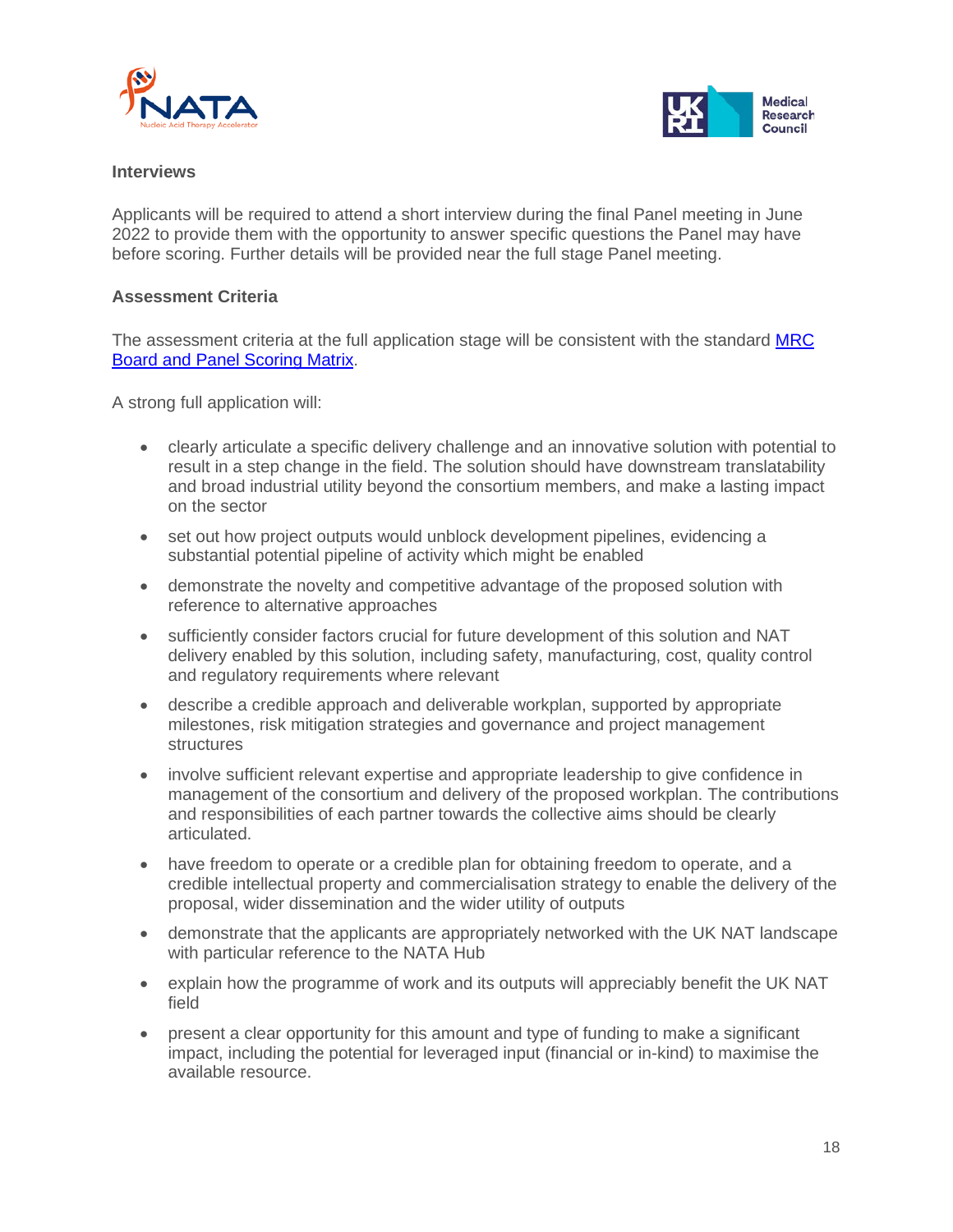



# <span id="page-18-0"></span>**Post-Award**

# <span id="page-18-1"></span>**13. Feedback**

All applicants will receive written feedback following the panel discussion of their proposal.

# <span id="page-18-2"></span>**14. Additional conditions**

Supplementary to the [standard UKRI grant conditions,](https://www.ukri.org/publications/terms-and-conditions-for-research-grants/) additional conditions will be added to the award offer. These will include but are not limited to the following conditions (wording may vary):

#### **Milestones**

This award is contingent upon meeting progression milestones. Failure to meet progression milestones may result in termination of the award at our discretion. Spend should be limited to work detailed in the research plan for the active milestone.

Without specific prior written approval, we will not reimburse you for the cost of any work contributing to a later milestone should it be decided that the criteria of an active milestone have not been met.

#### **Changes to programme plan**

If issues or problems arise prior to or during the course of the project that could potentially result in the inability to achieve the programme objectives or milestone, the issue, as well as proposed solutions, should be promptly communicated to us.

We require advance notification of any proposed change to the project plan, including changes in milestone criteria, grant duration or cost, in writing.

Changes must be approved by us prior to them being implemented. Please note, due to the milestone driven nature of the project, the process for change requests differs from other MRC schemes; these should be submitted via email and not through Je-S.

#### **Expenditure against grants**

Expenditure profiles will be agreed before the programme commences.

#### **Reporting and expenditure profiles**

You must provide MRC and NATA Hub with quarterly progress updates reporting the project's delivery against objectives, success criteria and milestones. Financial reporting on to-date and forecast expenditure, in addition to risks to delivery, will also be required quarterly.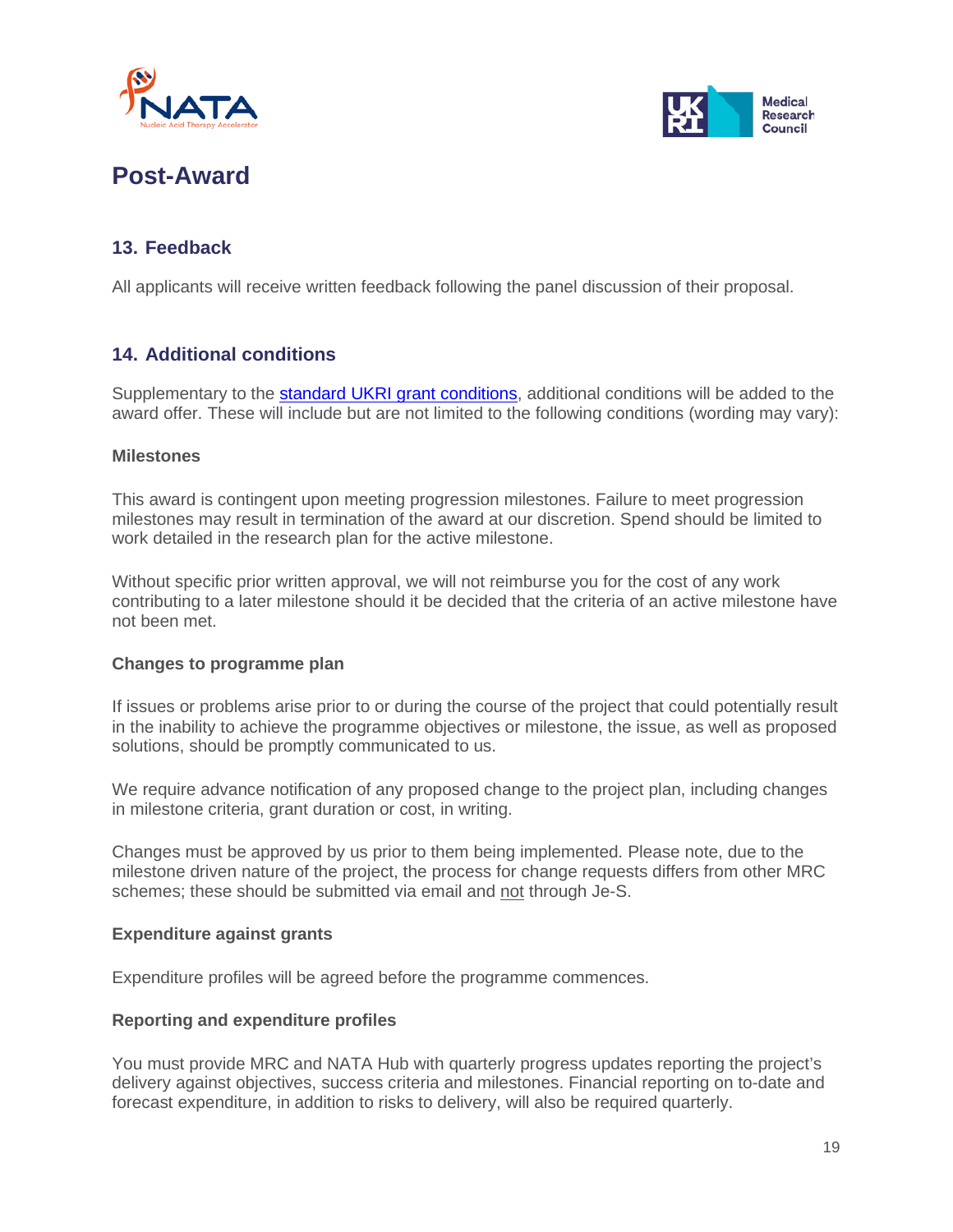



It is your responsibility to ensure expenditure remains on the expected profile. You must inform us of material slippage or cost savings as soon as possible. We reserve the right to suspend or reprofile the grant if spend does not closely match allocation.

#### **Final expenditure statement**

It is the responsibility of the PI to submit a final expenditure statement and a Project End Report at the end of the grant. The final payment will be withheld until the final expenditure statement and the Project End report are received and failure to submit may result in financial sanctions.

#### **Subsidies to companies**

It is the responsibility of any company that receives a subsidy from this award to notify us immediately should any of the following arise:

- The company no longer meets the definition of an SME during the grant funding period, as defined by the UK Government (Companies Account [website,](https://www.gov.uk/government/publications/life-of-a-company-annual-requirements/life-of-a-company-part-1-accounts#micro-entity) section 11.1 onwards)
- The company or any of its board members are involved in any criminal prosecution, regulatory investigation or civil proceedings
- The company receives funding under a rescue and restructuring aid scheme, or enters insolvency proceedings / liquidation / other creditor voluntary arrangement.

We reserve the right to request further information, including grant expenditure details, during the grant funding period and following the end of the project. If a company does not co-operate then MRC has the right to terminate the funding.

We reserve the right to reduce the level of subsidy required, if necessary, in line with UKRI standard terms and conditions.

#### **Evaluation requirements**

This award is part of the NATA programme, funded by the Strategic Priorities Fund (SPF). You must adhere to any additional evaluation requirements set by the SPF.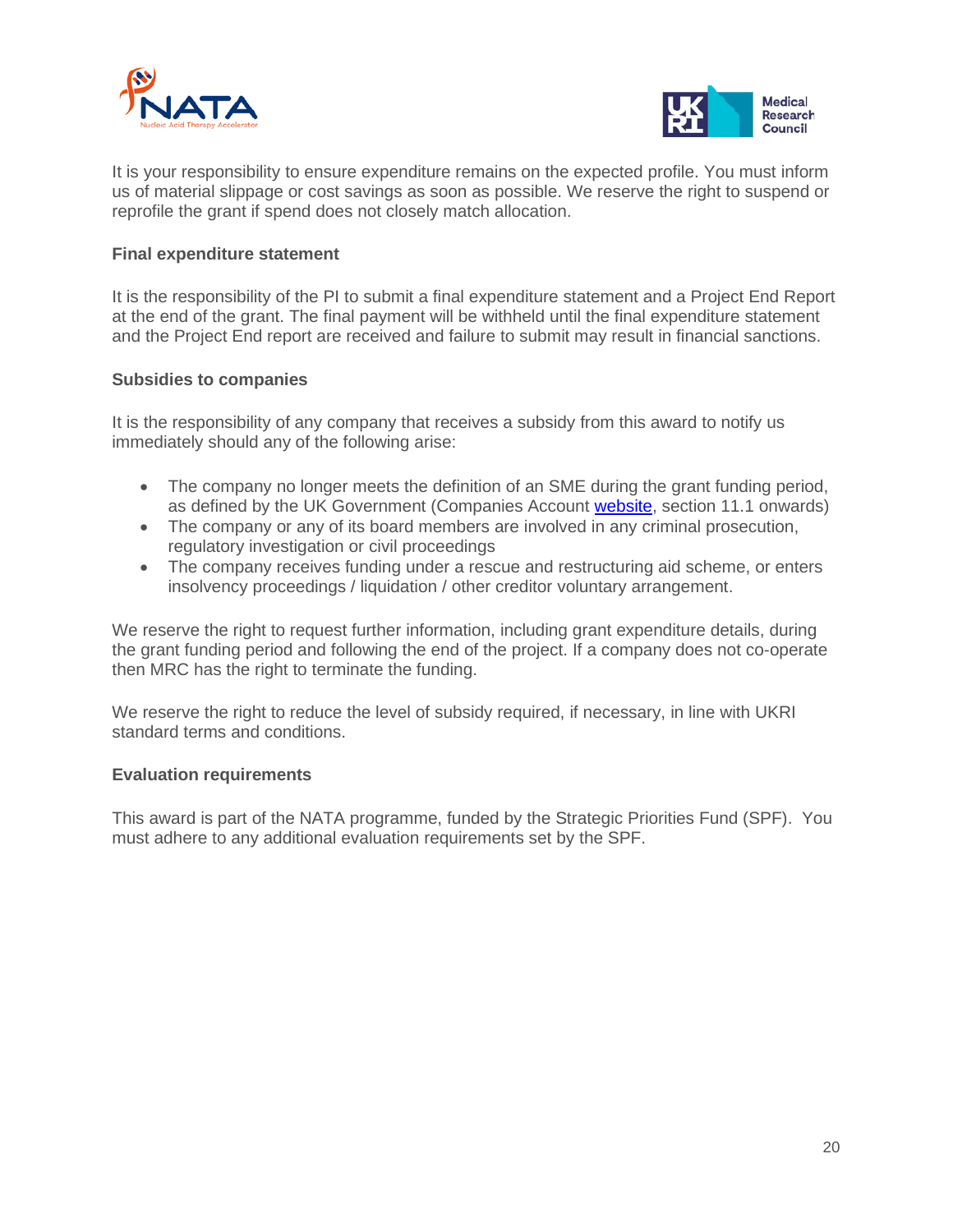



# <span id="page-20-0"></span>**Annex 1: Checklist of documents to be attached with your application**

| <b>Attachment (in PDF format)</b>                                                                                                                                                                                                                                                                                                   | <b>Attachment type</b><br>on Je-S | <b>Page limit or</b><br>formatting                         |  |  |
|-------------------------------------------------------------------------------------------------------------------------------------------------------------------------------------------------------------------------------------------------------------------------------------------------------------------------------------|-----------------------------------|------------------------------------------------------------|--|--|
| <b>Mandatory</b>                                                                                                                                                                                                                                                                                                                    |                                   |                                                            |  |  |
| <b>Full Case for Support Form</b><br>Complete 1 per consortium, using the template provided                                                                                                                                                                                                                                         | Case for Support                  | N/A                                                        |  |  |
| <b>Research Organisation Form</b><br>Complete 1 per non-academic Research Organisation.                                                                                                                                                                                                                                             |                                   |                                                            |  |  |
| Additional documents requested within PART B (for<br>commercial organisations requesting funding) should<br>be uploaded separately (in pdf or Excel format as stated),<br>also under 'Other attachment'.                                                                                                                            | Other attachment                  | N/A                                                        |  |  |
| <b>Cover/Feedback Letter</b>                                                                                                                                                                                                                                                                                                        |                                   |                                                            |  |  |
| Cover letter to the Panel, detailing your response to the<br>Panel's comments from the outline submission of the<br>proposal.                                                                                                                                                                                                       | <b>Feedback Letter</b>            | Up to 5 x A4 pages<br>Font Arial, 11 point                 |  |  |
| CV for<br>Principal Investigator<br>$\bullet$<br>Co-Investigator(s)<br>$\bullet$<br>Researcher Co-Investigator(s)<br>$\bullet$<br>Any named research staff<br>$\bullet$<br>Please refer to Section 2.2 of the MRC Guidance for<br>Applicants for further information on CV requirements.                                            | C.V.                              | Up to $2 \times A4$ pages<br>each.<br>Font Arial, 11 point |  |  |
| <b>Publication list for</b><br>Principal Investigator<br>$\bullet$<br>Co-Investigator(s)<br>$\bullet$<br>Researcher Co-Investigator(s)<br>$\bullet$<br>Any named research staff<br>$\bullet$<br>Please refer to Section 2.2 of the MRC Guidance for<br>Applicants for further information on requirements for<br>publication lists. | <b>List of Publications</b>       | 1 x A4 page each<br>Font Arial, 11 point                   |  |  |
| <b>Supporting information</b>                                                                                                                                                                                                                                                                                                       |                                   |                                                            |  |  |
| Can include data, figures and tables, and should show<br>chemical transformations required.                                                                                                                                                                                                                                         | <b>Supporting Data</b>            | Up to 5 x A4 pages                                         |  |  |
| <b>Milestone Form</b>                                                                                                                                                                                                                                                                                                               |                                   |                                                            |  |  |
| 1 per consortium. See section 5 of this guidance<br>document and the form itself.                                                                                                                                                                                                                                                   | Milestone Report                  | N/A                                                        |  |  |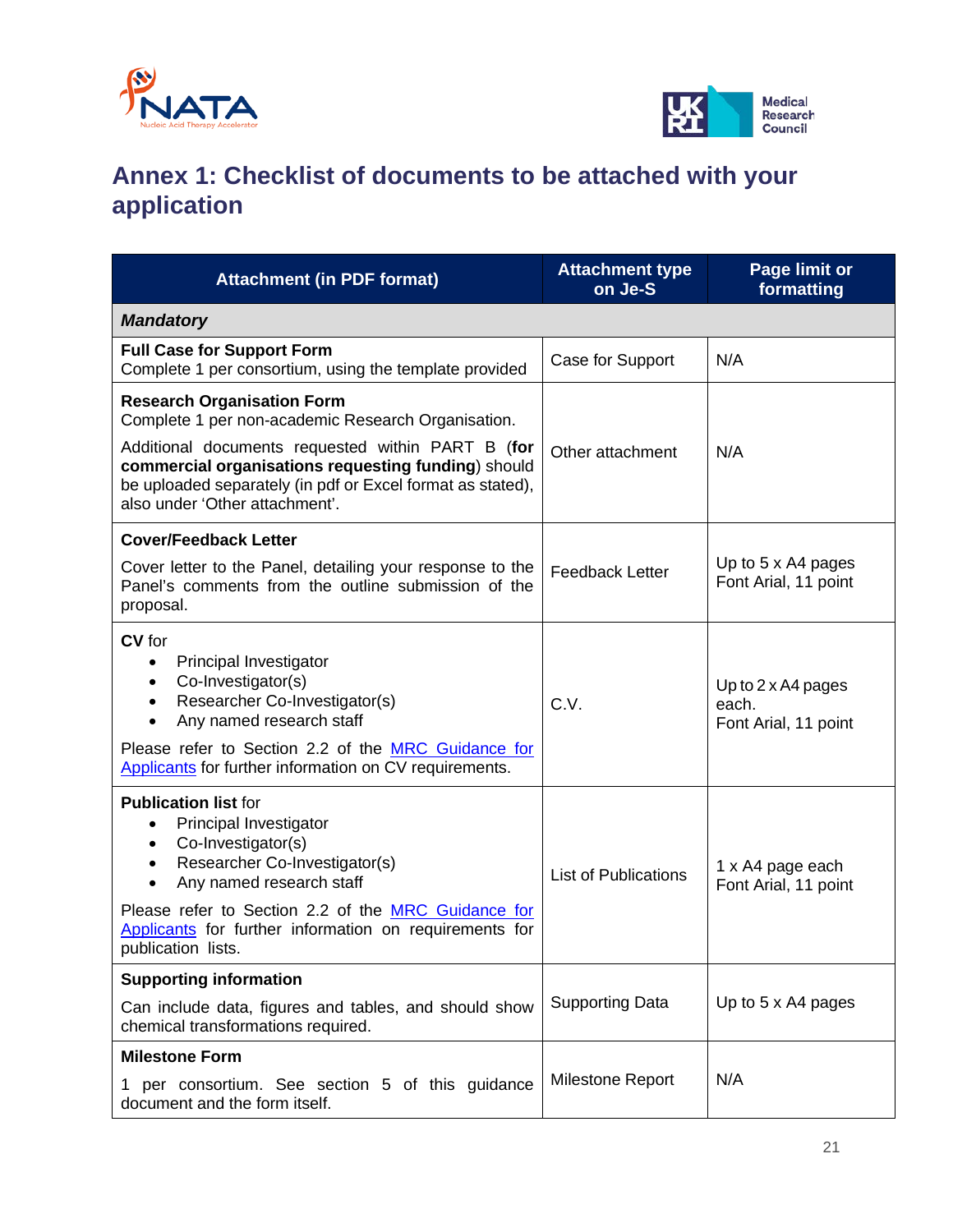



| <b>Consortium Heads of Terms agreement</b>                                                                                                                                                                                                                                                                                                                                                                                                                                                                                                 |                                       |                                            |
|--------------------------------------------------------------------------------------------------------------------------------------------------------------------------------------------------------------------------------------------------------------------------------------------------------------------------------------------------------------------------------------------------------------------------------------------------------------------------------------------------------------------------------------------|---------------------------------------|--------------------------------------------|
| 1 per consortium, signed by all parties including the NATA<br>Hub where a consortium member. See section 9 of this<br>guidance document.                                                                                                                                                                                                                                                                                                                                                                                                   | <b>Head of Terms</b>                  | N/A                                        |
| <b>Gantt Chart</b><br>Should include:<br>• Project tasks (these being short, achievable and<br>measurable activities) with, where relevant, the<br>party responsible for delivering the task and<br>dependency relationships between tasks; and<br>The progression milestones (including the end<br>goal). These should reflect the major specifically-<br>timed decision points when a judgment will be made<br>on whether or not to progress the programme based<br>on the achievement/non-attainment of specific<br>measurable targets. | <b>Gantt Chart</b>                    | 1 x A4 page                                |
| <b>Justification of Resources (JoR)</b><br>One to be completed per consortium. Please refer to<br>Section 2.2.4 of the MRC Guidance for Applicants for<br>further information on the JoR.                                                                                                                                                                                                                                                                                                                                                  | Justification for<br><b>Resources</b> | Up to 2 x A4 pages<br>Font Arial, 11 point |
| Data Management Plan (DMP)                                                                                                                                                                                                                                                                                                                                                                                                                                                                                                                 |                                       |                                            |
| Please refer to Section 2.2.7 of the MRC Guidance for<br>Applicants for further information on DMP requirements,<br>including a DMP template. It is advised, although not<br>mandatory, that applicants use the MRC's DMP template.                                                                                                                                                                                                                                                                                                        | Data Management<br>Plan               | 3 x A4 pages                               |
| Signed letter of support from senior sponsor(s) within<br>organisations forming part of the<br>commercial<br>consortium<br>This may be a Business Development / IP manager.                                                                                                                                                                                                                                                                                                                                                                | Letter of Support                     | Maximum of 2 pages<br>each                 |
| letter<br><b>Signed</b><br>of<br>from<br>the<br>support<br>lead<br>commercialisation organisation                                                                                                                                                                                                                                                                                                                                                                                                                                          |                                       |                                            |
| The lead commercialisation organisation should be well<br>placed to establish the commercialisation committee and<br>be responsible for leading the protection/management/<br>commercialisation of arising IP on behalf of the<br>consortium.<br>This letter may be from an academic TTO or a commercial<br>organisation's Business Development / IP manager.<br>Ideally the letter of support will provide information tailored<br>to the application especially on strategy for IP                                                       | Letter of Support                     | Maximum of 2 pages                         |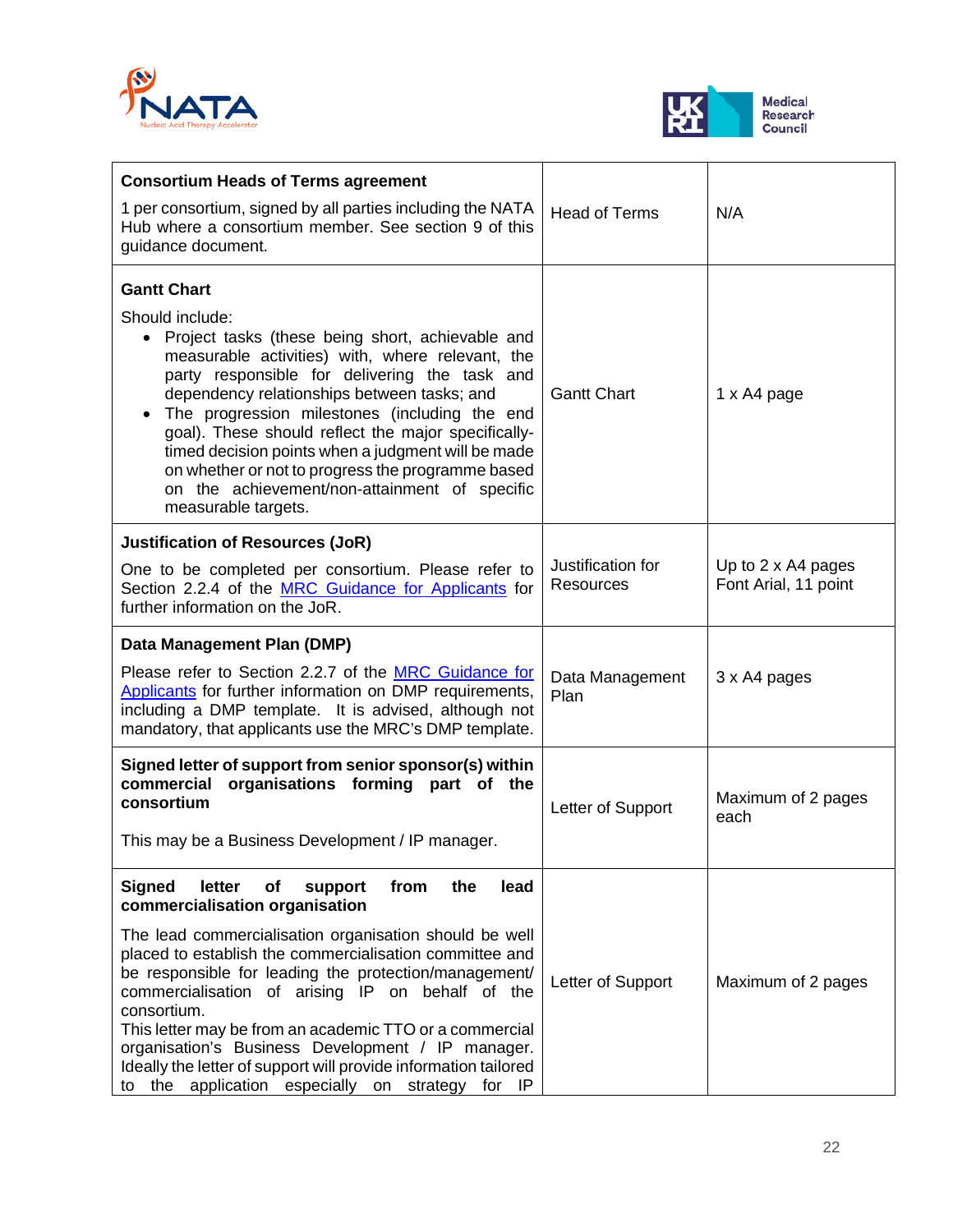



| management<br>and<br>downstream development<br>and<br>exploitation.                                                                                                                                                                                                                                                                                                                                                                                                                                                                                                                                                                                                                                                                                                                         |                                                      |                                                        |  |  |  |
|---------------------------------------------------------------------------------------------------------------------------------------------------------------------------------------------------------------------------------------------------------------------------------------------------------------------------------------------------------------------------------------------------------------------------------------------------------------------------------------------------------------------------------------------------------------------------------------------------------------------------------------------------------------------------------------------------------------------------------------------------------------------------------------------|------------------------------------------------------|--------------------------------------------------------|--|--|--|
| <b>Mandatory if applicable</b>                                                                                                                                                                                                                                                                                                                                                                                                                                                                                                                                                                                                                                                                                                                                                              |                                                      |                                                        |  |  |  |
| Letter(s) of Support if the project includes a Researcher<br>Co-Investigator(s) (RCo-I).<br>Please note the detailed guidance <b>online</b> regarding<br>Researcher Co-Investigator eligibility and support.                                                                                                                                                                                                                                                                                                                                                                                                                                                                                                                                                                                | Letter of Support                                    | Up to $2 \times$ A4 pages each<br>Font Arial, 11 point |  |  |  |
| Letter of Support from Academic Technology<br><b>Transfer Office</b><br>The letter should be signed by a member of the TTO from<br>academic Research Organisations, and should indicate<br>the role played in developing the application and<br>supporting the project on an ongoing basis.                                                                                                                                                                                                                                                                                                                                                                                                                                                                                                 | Letter of Support                                    | Up to 2 x A4 pages<br>Font Arial, 11 point             |  |  |  |
| Additional documents required by commercial<br>organisations requesting funding, as requested in the<br><b>Research Organisation form</b><br>For Q 6.3, supporting evidence to verify the date<br>of company incorporation<br>For Q 6.13, company<br>governance<br>and<br>management structures including an organogram<br>(if a description is not entered as free text)<br>For Q 7.1, full audited company accounts and<br>annual reports for the last three years<br>For Q 7.2, projected Programme cash flow for the<br>duration of the proposed Programme, to include<br>the projected contribution of the company to the<br>Programme and detailing the net funding<br>requirement. (Do not upload to Je-S, instead<br>email to challenges@natahub.org separately in<br>Excel format) | Other attachment<br>(unless otherwise)<br>specified) | N/A                                                    |  |  |  |
| <b>Optional</b>                                                                                                                                                                                                                                                                                                                                                                                                                                                                                                                                                                                                                                                                                                                                                                             |                                                      |                                                        |  |  |  |
| <b>Risk table</b><br>Detail project/programme risks in the case for support (Q)<br>5.10) or upload a table. Should you choose to use the<br>table instead of responding in the Case for Support form,<br>write "Refer to Risk Table" in the relevant question box.                                                                                                                                                                                                                                                                                                                                                                                                                                                                                                                          | <b>Supporting Data</b>                               | 1 x A4 page                                            |  |  |  |
| List/table of background IP/patents<br>To support question 6.1 in the Case for Support form.<br>Please list all background IP (e.g. existing technologies,<br>materials, know-how, patents or other IP rights) that will                                                                                                                                                                                                                                                                                                                                                                                                                                                                                                                                                                    | Other attachment                                     | N/A                                                    |  |  |  |